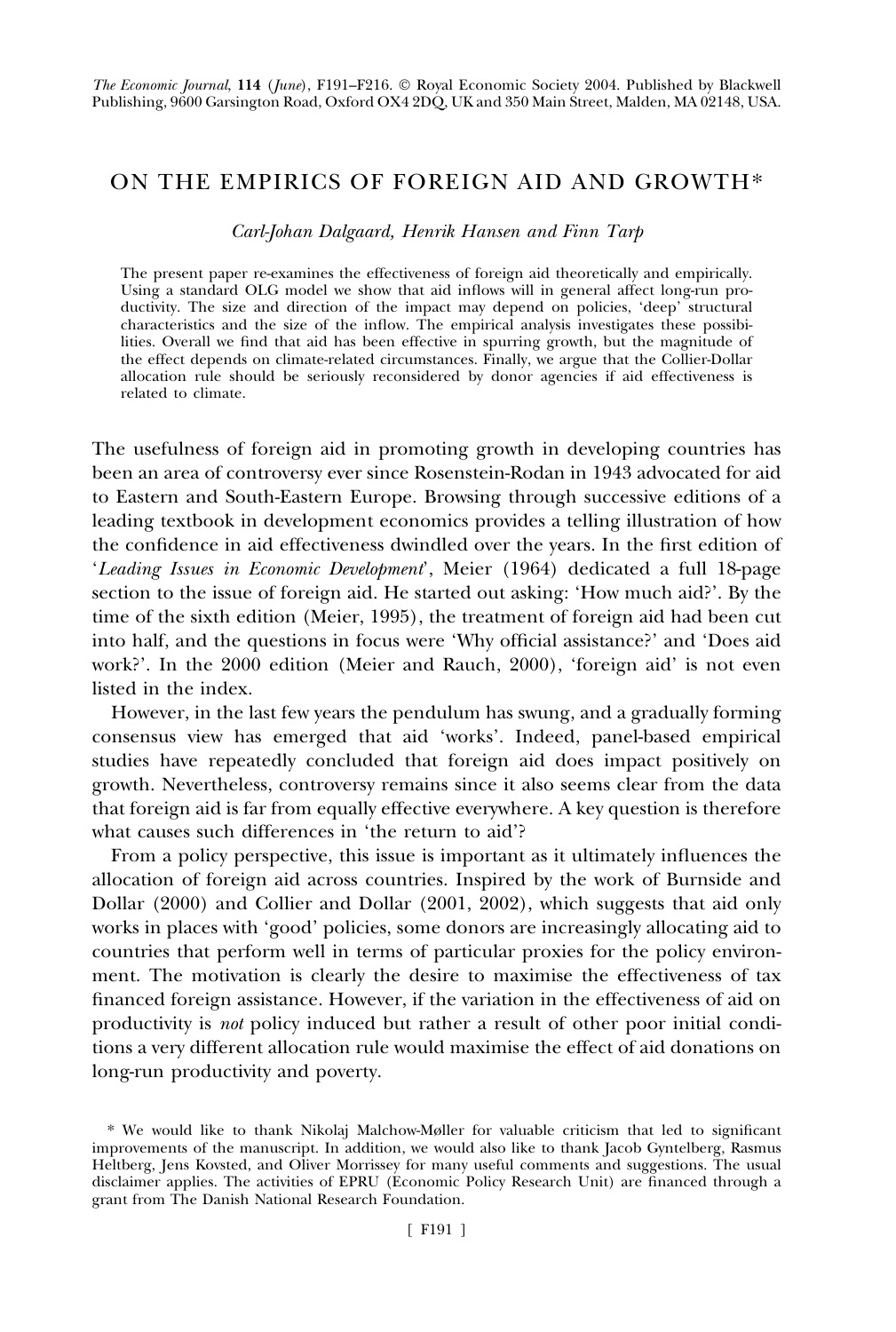In this paper we begin by fleshing out theoretical foundations for the various claims made with regard to the effectiveness of aid in stimulating long-run productivity. Foreign aid is modelled as an exogenous transfer of income or capital and the underlying economic framework is the overlapping generations model due to Diamond (1965). We parameterise the influence of the government and proceed to examine the conditions under which foreign aid enhances long-run productivity. In general, the impact of aid on steady state productivity is ambiguous. In particular, sufficiently poor economic management, on the part of the government, may render foreign aid ineffective. At the same time, however, deep determinants of productivity (factors that shift the production function) turn out to matter as well. Hence, 'strong' fundamental structural characteristics (like institutions and/or climate-related circumstances) may compensate for a bad policy environment. If, in the end, aid does have a positive effect on long-run productivity, diminishing returns may prevail. As such, it becomes evident that the driving force behind the variation in the degree of aid effectiveness is for empirical work to resolve.

Against this background we therefore proceed to the empirical evidence on the aid-growth nexus. After a brief review of key findings in the literature we go on to examine the importance of underlying structural characteristics for the return to aid. To avoid further problems with endogeneity, we use a measure of climatic circumstances (fraction of land in tropical areas) as a proxy for 'deep' structural charactaristics. This new specification, involving the interaction between aid and a climate-related variable, outperforms two of the more popular aid-growth relations in recent studies; the Burnside and Dollar (2000) policy interaction model and the diminishing returns model advocated by Dalgaard and Hansen (2001), Hansen and Tarp (2000, 2001) and Lensink and White (2001). The finding that aid seems to be less effective in the geographic tropics is robust to changes in estimation techniques and the underlying data.

There are a number of possible interpretations of this finding. The most obvious is that climate may matter directly for productivity, as it conceivably matters for how effective individual countries are in combining capital and labour to produce output; especially since many of the countries in the sample are reliant on agricultural production (Bloom and Sachs, 1998; Gallup et al., 1999; Sachs, 2001, 2003; Masters and McMillan, 2001). Second, climatic circumstances may, for various reasons, have influenced the evolution of other slow-moving structural characteristics, like institutions (Hall and Jones, 1999; Acemoglu et al., 2001, Easterly and Levine, 2003). As a result, the new interaction term may reflect that (exogenous) variation in institutions matter for the impact of aid on productivity. But regardless of the precise modus operandi the finding suggests, consistent with the theoretical model, that aid has been more effective in places with stronger slow-moving (or even time-invariant) structural characteristics.

In light of these findings we go on to discuss the implications for the aid allocation rule proposed by Collier and Dollar (2001, 2002). Collier and Dollar suggest an allocation rule based on an 'inverted' growth regression, in which the impact of aid varies with policy performance measured by the World Bank's CPIA index. The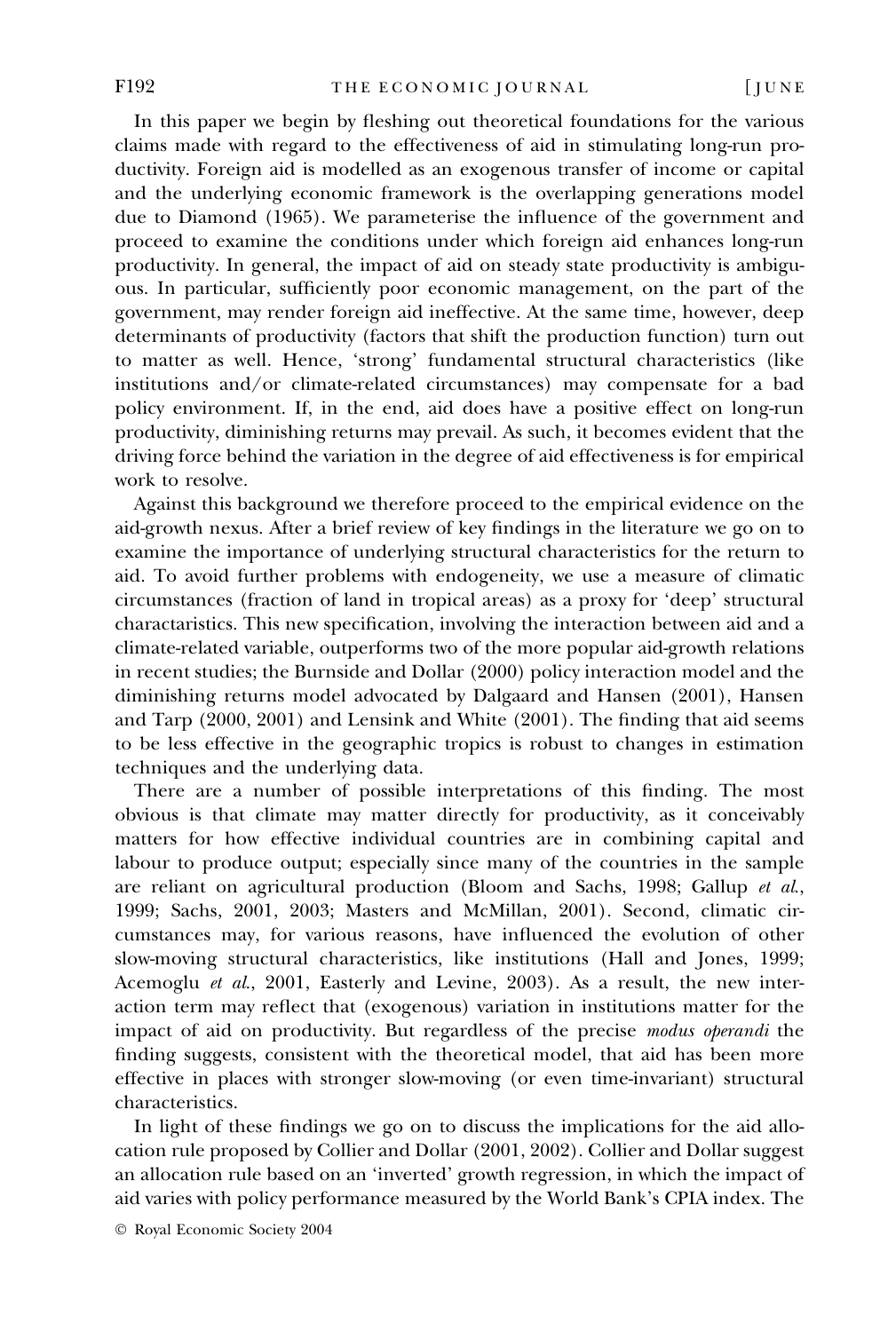resulting rule states that aid should be directed towards poor countries with good policies (high CPIA scores).

We find a strong negative correlation between climatic conditions and CPIA ratings. Moreover, we document that the CPIA index is likely to be Granger caused by past growth performance. These findings lead us to question, not only the interpretation, but also the wisdom in using this allocation rule.

To summarise, the structure of the paper is as follows. Section 1 examines the effectiveness of aid theoretically, after which Section 2 is devoted to the empirics of foreign aid and growth. We summarise the debate but we also present new results and provide a rigorous analysis of issues related to the identification of the impact of aid on productivity. After discussing the implications of aid-effectivness for aid allocations in Section 3, a final Section of the paper is devoted to concluding remarks.

## 1. Aid Transfers and Growth Theory

Consider a two-period Diamond (1965) model augmented by an influx of aid. Accordingly, all markets are competitive, the economy is closed (except for the transfer), the population is growing at the rate  $n > 0$  and, for simplicity, there is no technological progress. For brevity capital depreciation is also ignored. Perfect competition in factor markets imply that for any standard neoclassical production function exhibiting constant returns to labour and capital, GDP per worker,  $y_b$ , the real rate of interest,  $r_b$ , and the real wage in efficiency units,  $w_b$ , are uniquely determined – at any given point in time – by the capital/labour ratio,  $k_t$ . Hence  $y_t = y(k_t)$ ,  $r_t = r(k_t)$  and  $w_t = w(k_t)$ , respectively. Each period a fixed (in per capita terms) transfer of resources, x, enters the budget of consumers. Since the overlapping generations (OLG) framework inherently contains heterogenous agents it is necessary to specify how these transfers are divided between young and old citizens.

At time t there are  $L_t^y$  young agents, and  $L_t^o$  old agents  $(L_t^y = (1 + n)L_t^o)$ . Hence, if the transfer is distributed equally across all the agents simultaneously alive, each group should be allocated a fraction of  $x$  equal to their respective population share. This would imply that the young obtain the share  $\pi^y = (1 + n)$ /  $(2 + n)$  whereas the remainder,  $\pi^0 = 1/(2 + n)$ , is allocated to the old citizens. In practice, however, foreign aid inflows are typically managed by the government. As a result, it is not obvious that the aid inflow will be distributed in this 'neutral' fashion. So in order to examine the implications of varying distributive rules, or the diversion of the transfer by the government, we assume the representative young household receives a transfer of the amount  $\pi^y x$  while the representative old gets  $\pi^o x$ . If 'expropriation' is present this implies that  $\pi^y + \pi^o < 1$ . Since 'sound' economic management manifests itself in the way foreign aid is distributed, we may think of both the allocation of the transfer (i.e. the ratio  $\pi^o/\pi^y$ ) as well as the levels of  $\pi^o$  and  $\pi^y$  as reflecting the 'policy environment' in aid receiving nations. Specifically 'bad policies' are associated with low levels of  $\pi^0$  and  $\pi^y$  as well as a disproportional allocation of resources to the non-investing citizens (here: the old). In practice this allocation decision is likely to be endogenous, and could

 $©$  Royal Economic Society 2004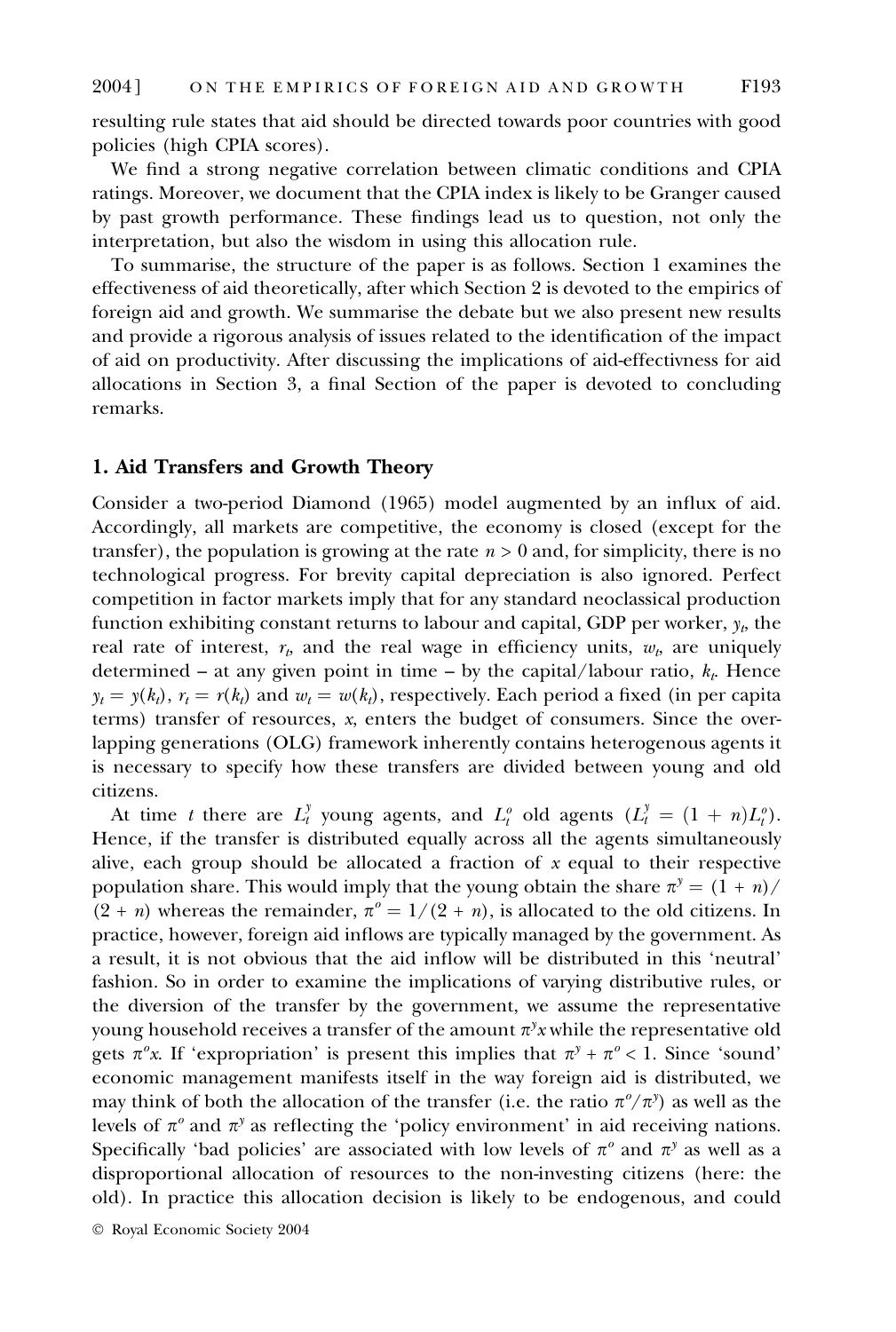reflect the power-struggle between competing interest groups and/or the incentives of the government to expropriate funds.<sup>1</sup> A number of papers in the literature have examined such channels, among them Boone (1996), Tornell and Lane (1999) and Svensson (2000). For present purposes, however, we will maintain the assumption that  $(\pi^o, \pi^o)$  are parameters. This will allow us to see clearly how government policies are mapped into the investment decision of the citizens, and ultimately influences 'the return to foreign aid'.

Naturally, 'policies' could be parameterised in various ways. For example one could add taxes to the model. As will be apparent in a moment this would not change any of the basic insights gained by parameterising policy by  $(\pi^o, \pi^y)$ . In particular, the impact of changing the tax rate on capital income will be indistinguishable from an appropriate change in the  $\pi^o/\pi^y$  ratio.

Aside from these issues the structure of the model is the familiar one. People live only for two periods. In the first period of life they supply one unit of labour inelastically, they receive a transfer of resources, consume and save. In the second period of life, they consume the return on first period savings and a contemporary transfer. Assuming utility from consumption in youth and during old-age is logarithmic and that consumers discount the future at the rate  $\rho$ , it is straight forward to solve the problem of a representative young household. Since the capital stock in period  $t + 1$  derives solely from the savings of the young agents, it can subsequently be shown that the law of motion for capital per worker is:

$$
k_{t+1} \equiv s(k_t, k_{t+1}; z)/(1+n) \tag{1}
$$

where  $z = \{x, \rho, n, \pi^y, \pi^o\}$ , and

$$
s(k_t, k_{t+1}; z) \equiv \sigma \left\{ w(k_t) + \left[ 1 - \left( \frac{\pi^o}{\pi^y} \right) \frac{1+\rho}{1+r(k_{t+1})} \right] \pi^y x \right\}.
$$
 (2)

The savings rate of the young,  $\sigma = 1/(2 + \rho)$ , is independent of the real rate of interest due to the assumption of log-utility. Appendix A discusses the formal properties of this model. In general it allows for both uniqueness and multiplicity of steady states. In what follows we focus on the case where the economy approaches a unique steady state capital-labour ratio, given implicitly by

$$
k^* = s(k^*, k^*; z)/(1+n). \tag{3}
$$

It now follows immediately that:

PROPOSITION 1 (Transfers in the Diamond model) A permanent increase in the level of foreign aid per capita affects steady state productivity. Whether the transfer increases or decreases steady state production per worker depends on: (i) Policies  $(\pi^y, \pi^o)$ , (ii) The production technology.

 $1$  It is very plausible that such channels could be quantitatively important for the effectiveness of aid. For example, Reinikka and Svensson (2003) find that massive amounts of funds, intended for primary schooling in Uganda during the period 1991–5, seemingly disappeared. The authors also document that the extent of 'leakage' seems to vary across countries. At the same time, however, it is worth noting that some funds do find their way through the system. In terms of the model:  $\pi^o + \pi^y$  may be 'small' but this term is not zero.

Royal Economic Society 2004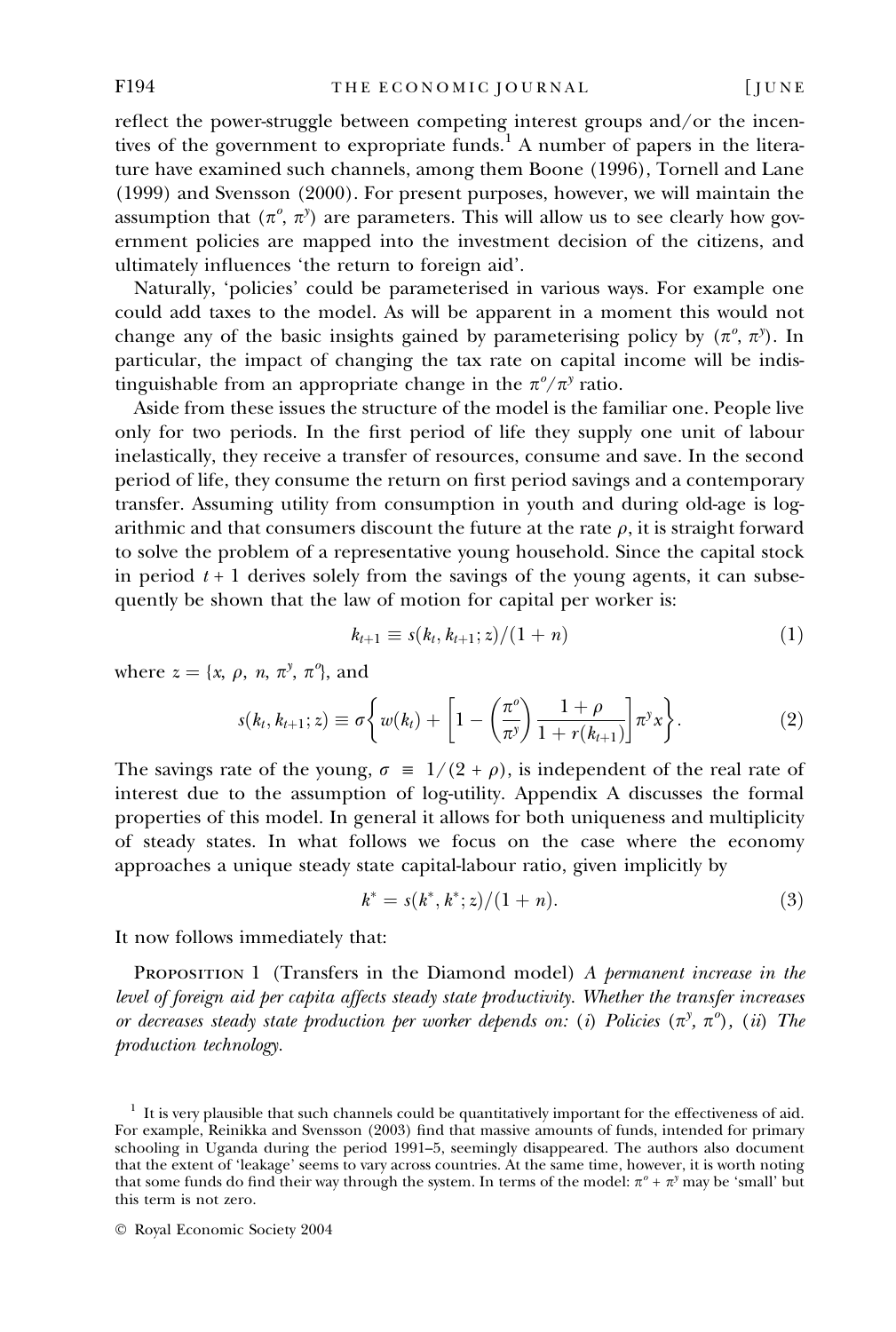Accordingly, under very mild assumptions a foreign aid transfer will have a longrun impact on productivity. This result is in striking contrast to the result established in Obstfeldt (1999) where a symmetrical analysis is conducted but within a Ramsey-Cass-Koopmans (RCK) model. In the RCK model a very strong result holds:

PROPOSITION 2 (Transfers in the RCK model) A permanent increase in the level of foreign aid (which enters the budget of the consumers) will raise the long-run level of per capita consumption one for one, but it leaves the steady state level of capital per worker unaffected.

In other words, aid is ineffective even when the influence of the government is ignored. This result is invariant to assumptions made regarding production technology, i.e. whether growth is exogenous or endogenous (Obstfeldt, 1999). Thus, unless the model is somehow modified, aid is bound to be ineffective if the goal is to raise long-run productivity.<sup>2</sup> However, as the present analysis makes clear; this 'aid ineffectiveness result' is not due to the assumption of optimising households. Instead it follows from the assumption that households act as if they live for ever ('perfect' altruism).<sup>3</sup>

We now return to the present framework. Although aid clearly 'matters' it does not follow that it will be productive. Indeed, near the steady state there is a simple condition under which foreign aid will spur long run productivity:<sup>4</sup>

$$
\frac{\partial k^*}{\partial x} \geq 0 \text{ if } \frac{1 + r(k^*)}{1 + \rho} \geq \frac{\pi^o}{\pi^y}, \qquad \pi^o, \pi^y > 0. \tag{4}
$$

Clearly,  $\partial k^*/\partial x > 0$  if the return to capital investments,  $r^*$ , is sufficiently high. Hence factors which shift the production technology upwards, and as a result increases the return to investments for any  $k_t$ , will tend to make it more likely that aid stimulates long run productivity. At the same time, however, sufficiently 'bad' policies (i.e. a counterproductive allocation of resources across agents) may render aid ineffective in raising long-run production. The intuition for the above condition is simple. Assume for the moment that  $\pi^o / \pi^y = 1$ . Under this assumption, aid will increase savings in so far as  $r^* > \rho$ . Increasing the level of aid, means that income in both periods of life is increased. If the optimal consumption-age profile is upward sloping, which corresponds to  $r^* > \rho$ , the consumer will respond to this 'windfall gain' by increasing savings so as maintain the desired profile. On the other hand, if  $r^* < \rho$  the opposite occurs. Consequently, it is not surprising that insofar as the aid transfer grows over the life cycle  $(\pi^o/\pi^v > 1)$  then it becomes more likely that the consumer will cut

 $2$  The political-economy analysis by Boone (1996) is cast within a RCK model. For this reason aid *only* works in the model if it entices the government to lower distorting taxes on capital accumulation.

 $3$  Suppose the present OLG model is modified so as to allow households to obtain utility from the utility of their descendants and to pass on bequest. Then, if utility within and across generations are discounted at the same rate the 'RCK solution' obtains (Blanchard and Fischer, 1989, ch. 3). As a result, in this sort of an OLG model, aid would be unable to affect long-run productivity. <sup>4</sup> See Appendix A.

Royal Economic Society 2004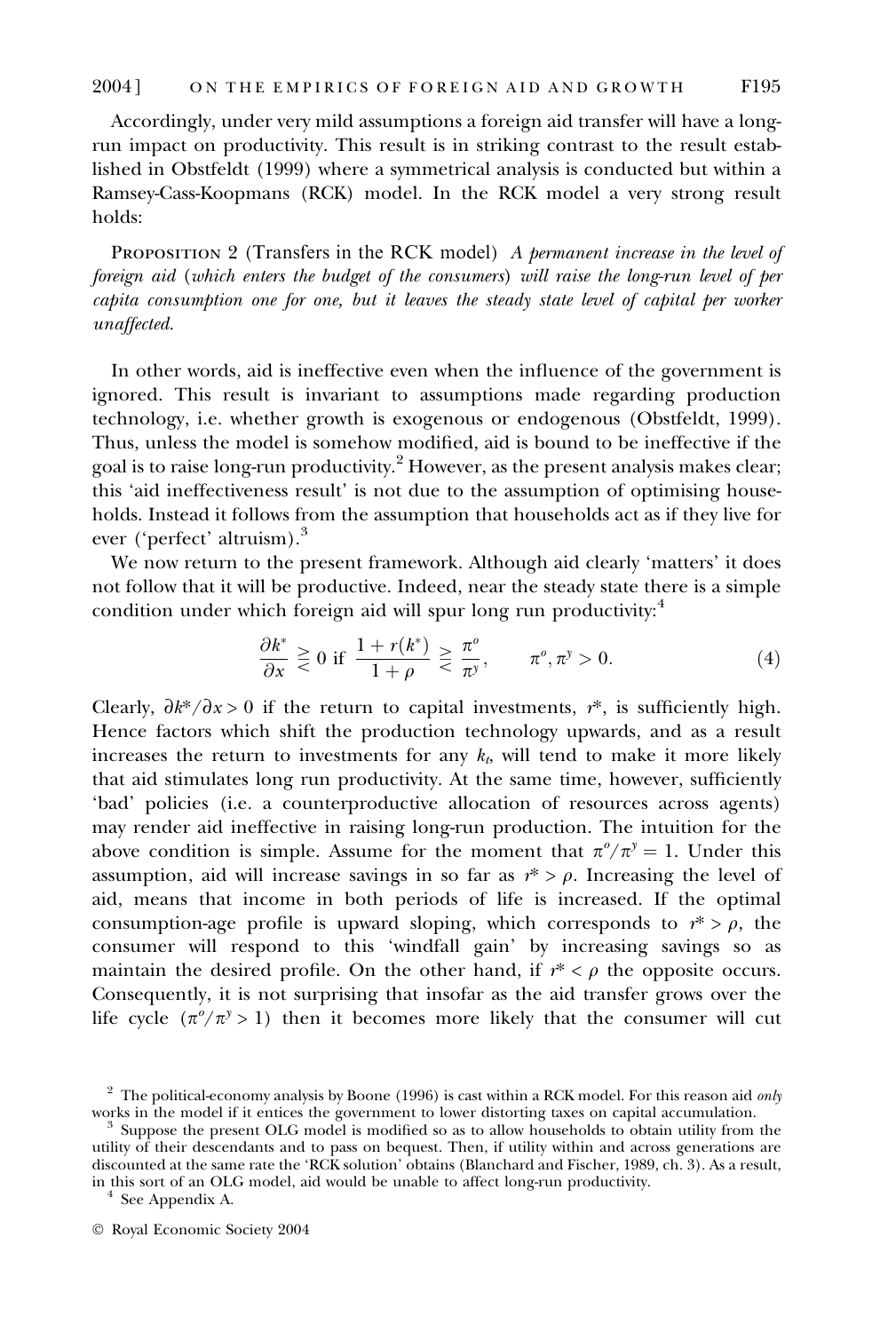savings, in response to an upward shift in the level of aid, so as to smooth consumption.<sup>5</sup>

Finally, as a prelude to the empirical discussion in what follows, we may use the model to clarify the alternative views that have been put forward in the recent aideffectiveness debate.

First, the notion that policies are crucial in determining whether (and to which extent) foreign aid raises long-run productivity is reflected in the empirical strategy of Burnside and Dollar (2000) and Collier and Dollar (2001, 2002). They find that aid only works in places featuring a sufficiently sound policy environment. As we have just seen; policies matter in themselves, and sufficiently 'poor' policies may render aid ineffective in spurring growth.

Second, as is also clear from (3), the relationship between aid and long-run productivity is rather complicated. While policy and aid both have a direct impact on long-run productivity they matter in highly nonlinear fashions, and are mutually intertwined. Accordingly, in a reduced form sense we may think of long run productivity,  $y^*$ , as being a function,  $\Theta(\cdot)$ , of foreign aid, x, policies,  $\pi$ , and various other factors,  $\delta$ , to which we shall return:

$$
y^* = \Theta(x, \pi, \delta). \tag{5}
$$

For the purposes of estimation this expression could be linearised. A second-order Taylor approximation of  $\Theta(\cdot)$  would then yield various quadratic terms in  $\pi$  and  $x$ , along interaction terms involving  $x$  and  $\pi$ . The empirical work of Hansen and Tarp (2000, 2001) and Dalgaard and Hansen (2001) is founded in this view. The essential finding is that the marginal impact of aid, on productivity, seems to diminish as the size of the inflow rises. However, the interaction between policies and aid turns out to be insignificant.

Hence, to a significant extent the recent debate in the literature has been about second-order derivatives; the question of the relative importance of  $\partial^2 y^* / \partial x \, \partial \pi$  vs.  $\partial^2 y^*/\partial x^2$ . Where Burnside and Dollar find that  $\partial^2 y^*/\partial x \, \overline{\partial x} > 0$ , others have argued that  $\partial^2 y^* / \partial x^2 < 0$ , while  $\partial^2 y^* / \partial x \partial \pi$  is insignificant. From a theoretical perspective little can be said about the relative merits of these different claims; both are a priori reasonable. As a result, it is an issue that has to be resolved empirically.

A third hypothesis that flows from the model is that fundamental (non-political) structural charactaristics matter for the return to foreign aid. In theory these are factors, which generate level differences in productivity and as a result matter for the return to investments. In terms of  $(5)$  these factors are encompassed in ' $\delta$ '. Likely candidates are the institutional framework of individual economies and/or various climate-related circumstances.<sup>6</sup> The observation that climate/geographic

<sup>5</sup> It is interesting to note how (4) relates to a RCK model. Suppose we have an equal amount of old and young agents present (say by setting  $n = 0$  ). Consequently, let  $\pi^o = \pi^y$ . Now, in a RCK model the real rate of return is pinned down by the rate of time preference,  $\rho$ . Hence if we assume that  $r^* = \rho$  and  $\pi^o = \pi^y$  (4) is fulfilled with equality – the impact of aid on productivity is exactly zero; the RCK result.

 $^6\,$  To our knowledge, the only study examining this sort of an interaction is Guillaumont and Chauvet (2001) who argue that aid effectiveness depends on the 'external environment'. Guillaumont and Chauvet create an index of external vulnerability based on stability measures of the agricultrual production, international trade, and the size of the population and find that higher vulnerability increases the returns to aid. Guillaumont and Chauvet also consider climate related differences but they embed these differences in the volatility of agricultural value added.

Royal Economic Society 2004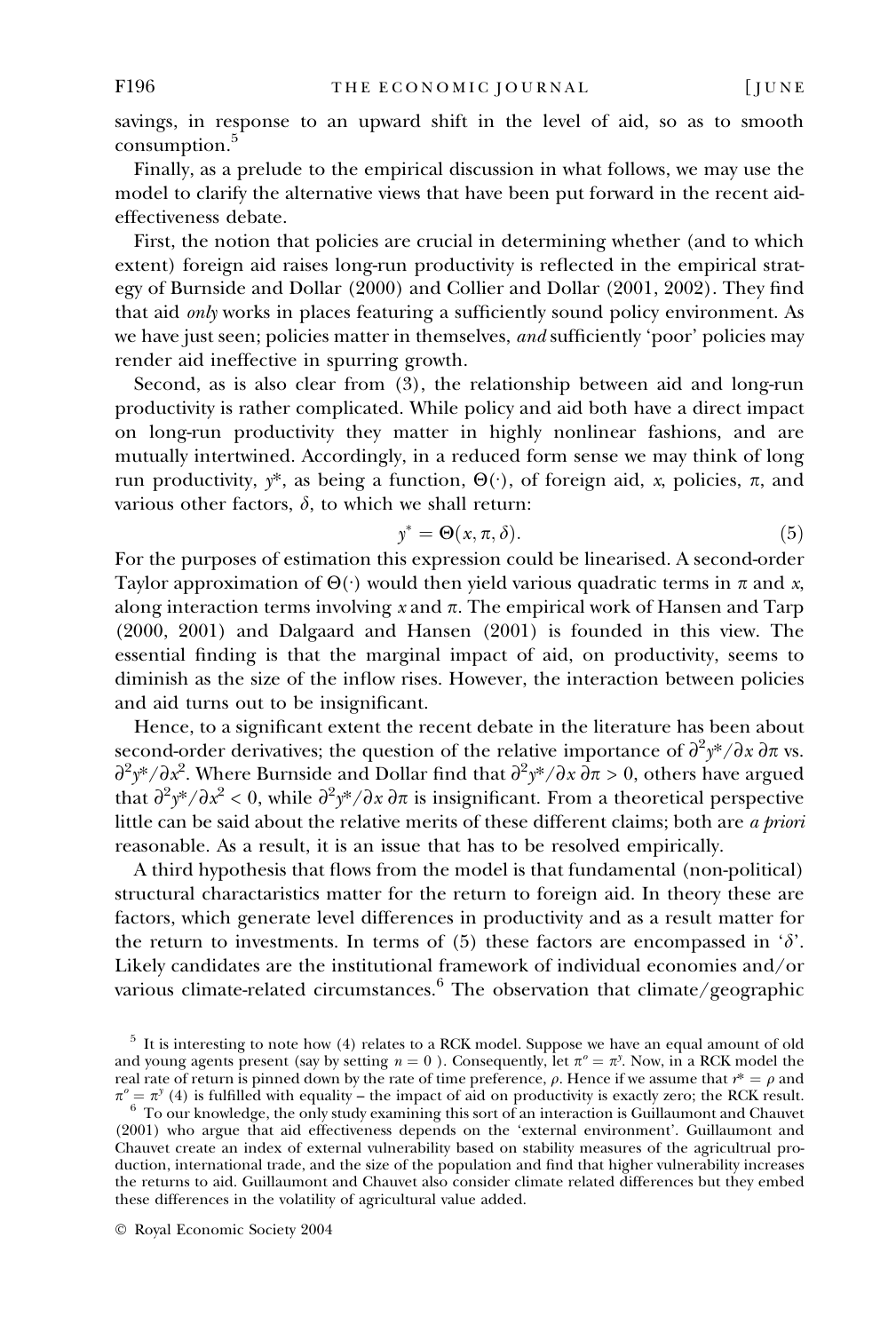variables are strongly related to the growth performance of individual countries is not a novel notion. For example, Ram (1997) adds a variable measuring the distance to equator to an otherwise standard Mankiw et al. (1992) regression, and finds it to be highly significant. Likewise, the work surveyed in Sachs (2001) suggests that differences in climate appears to make a difference in terms of how effectively capital and labour combine to produce output. Controversy remains as to whether climatic variables affect economic outcomes directly, or only matter for productivity indirectly – through institutions say. This latter hypothesis is examined in Hall and Jones (1999), who find 'distance to the equator' to be a viable instrument for present day institutional quality. In a similar vein, Acemoglu et al. (2001) provide an intriguing discussion of how mortality patterns for European settlers in the late 19th century may have influenced current institutions and, ultimately, output per capita, within ex-colonies. Whatever the final outcome of this debate will turn out to be, the model suggests that aid, aside from potentially featuring diminishing returns and being intertwined with policies, may also be dependent on such 'deep' determinants of productivity. The next Sections confront these theoretical possibilities with data.

## 2. Aid Transfers and Growth Regressions

It should be clear by now that much of the current discussion centres on the question if bad policies – in addition to being detrimental to growth – imply that aid is wasted. As we have indicated above this is a question of second-order derivatives in growth models for which there is little theoretical guidance. As a consequence, Barro-style growth regressions on panel data have been used extensively in the controversy about the importance of good policy in aid receiving countries.

The origin of the debate was the analysis by Burnside and Dollar, first circulated as a World Bank working paper in 1996–7, later published in the American Economic Review (Burnside and Dollar, 1997, 2000). The results of this analysis also provided part of the scientific background for the policy recommendations in the World Bank policy research report Assessing Aid (World Bank, 1998). The basic result was that aid spurs growth but only in countries with suffiently good macroeconomic performance. This influence of policy on the marginal impact of aid on growth was introduced in regressions via an interaction term between aid and a policy index, later referred to as the Burnside and Dollar policy index.

In many ways the Burnside and Dollar model defined the battleground in terms of control and policy variables, therefore we recast the Burnside and Dollar results in Table 1, regressions  $(1)$  and  $(2)$ .<sup>7</sup>

The dependent variable is the average growth rate in real GDP per capita over six four-year epochs, starting in 1970–73 and ending with 1990–93. The first control variable is the logarithm of initial GDP per capita. The next three controls, ethnic fractionalisation, assassinations and the product of the two, are included to control for the impact of political instability. The number of assassinations vary over time while ethnic fractionalisation is time invariant. Next, institutional quality

 $7$  The data set is from Burnside and Dollar (2000).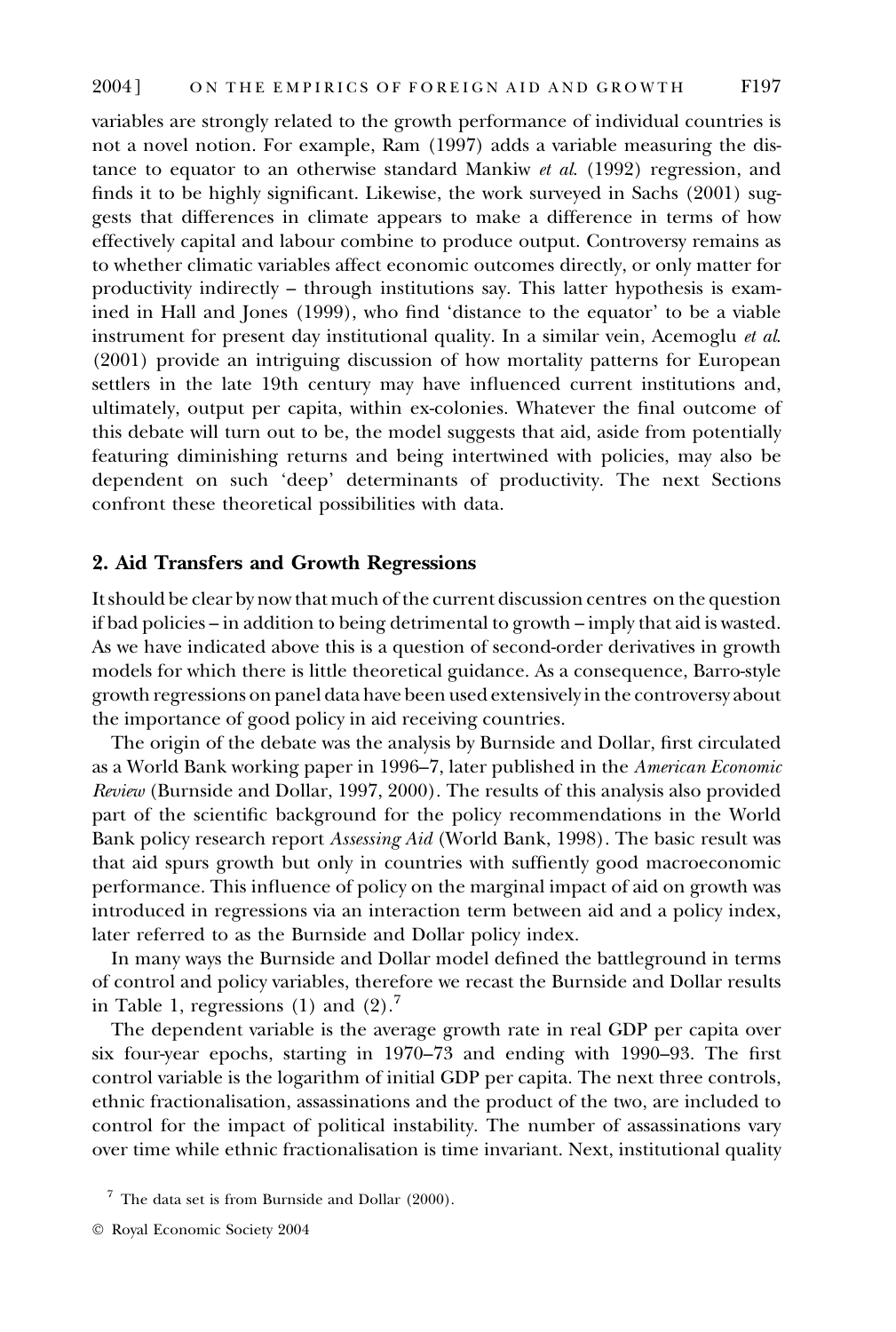| (1)<br>(2)<br>(3)<br>(6)<br>(4)<br>(5)<br><b>OLS</b><br>Estimation method<br><b>OLS</b><br>2SLS<br><b>OLS</b><br><b>OLS</b><br>$-0.60$<br>0.01<br>Initial GDP per capita (log)<br>$-0.55$<br>$-0.50$<br>$-0.54$<br>$-0.06$<br>(1.02)<br>(0.02)<br>(0.90)<br>(0.96)<br>(0.95)<br>$-0.43$<br>0.12<br>$-0.43$<br>0.58<br>0.12<br>(0.57)<br>(0.58)<br>(0.59)<br>(0.16)<br>(0.16)<br>$-0.39$<br>$-0.45*$<br>$-0.45*$<br>$-0.45*$<br>$-0.38$<br>(1.70)<br>(1.55)<br>(1.55)<br>(1.66)<br>(1.68)<br>$0.80*$<br>$0.79*$<br>$0.88*$<br>$0.71*$<br>0.70<br>(1.75)<br>(1.75)<br>(1.92)<br>(1.65)<br>(1.63)<br>$0.67**$<br>$0.69**$<br>$0.87**$<br>$0.659**$<br>$0.69**$<br>(3.79)<br>(3.93)<br>(3.73)<br>(3.86)<br>(4.02)<br>0.02<br>0.01<br>0.01<br>$-0.01$<br>$-0.02$<br>(1.11)<br>(0.82)<br>(0.92)<br>(1.54)<br>(0.45)<br>$-1.86**$<br>$-1.89**$<br>$-3.00**$<br>$-1.60**$<br>$-1.58**$<br>(2.44)<br>(3.32)<br>(2.10)<br>(2.43)<br>(2.04)<br>$1.57**$<br>$1.21**$<br>$1.32**$<br>$1.33**$<br>$1.42**$<br>(2.03)<br>(2.22)<br>(2.01)<br>(2.36)<br>(2.63)<br>$0.78**$<br>$0.71**$<br>$0.86**$<br>$0.78**$<br>$0.96**$<br>(3.77)<br>(6.27)<br>(3.60)<br>(4.26)<br>(4.05)<br>0.05<br>$-0.02$<br>$1.35***$<br>$1.54**$<br>$1.49**$ | <u>1100 growere 16grootens weer and wellowed Stographene Interaction</u> |  |  |           |
|----------------------------------------------------------------------------------------------------------------------------------------------------------------------------------------------------------------------------------------------------------------------------------------------------------------------------------------------------------------------------------------------------------------------------------------------------------------------------------------------------------------------------------------------------------------------------------------------------------------------------------------------------------------------------------------------------------------------------------------------------------------------------------------------------------------------------------------------------------------------------------------------------------------------------------------------------------------------------------------------------------------------------------------------------------------------------------------------------------------------------------------------------------------------------------------------------------------------|--------------------------------------------------------------------------|--|--|-----------|
|                                                                                                                                                                                                                                                                                                                                                                                                                                                                                                                                                                                                                                                                                                                                                                                                                                                                                                                                                                                                                                                                                                                                                                                                                      |                                                                          |  |  | 2SLS      |
|                                                                                                                                                                                                                                                                                                                                                                                                                                                                                                                                                                                                                                                                                                                                                                                                                                                                                                                                                                                                                                                                                                                                                                                                                      |                                                                          |  |  |           |
| Ethnic fract.<br>Assassinations<br>Assassinations × Ethnic fract.<br>Institutional quality<br>M2/GDP, lagged<br>Sub-Saharan Africa<br>East Asia<br>Burnside-Dollar policy index                                                                                                                                                                                                                                                                                                                                                                                                                                                                                                                                                                                                                                                                                                                                                                                                                                                                                                                                                                                                                                      |                                                                          |  |  | (0.07)    |
|                                                                                                                                                                                                                                                                                                                                                                                                                                                                                                                                                                                                                                                                                                                                                                                                                                                                                                                                                                                                                                                                                                                                                                                                                      |                                                                          |  |  | 1.03      |
|                                                                                                                                                                                                                                                                                                                                                                                                                                                                                                                                                                                                                                                                                                                                                                                                                                                                                                                                                                                                                                                                                                                                                                                                                      |                                                                          |  |  | (1.08)    |
|                                                                                                                                                                                                                                                                                                                                                                                                                                                                                                                                                                                                                                                                                                                                                                                                                                                                                                                                                                                                                                                                                                                                                                                                                      |                                                                          |  |  | $-0.37$   |
|                                                                                                                                                                                                                                                                                                                                                                                                                                                                                                                                                                                                                                                                                                                                                                                                                                                                                                                                                                                                                                                                                                                                                                                                                      |                                                                          |  |  | (1.58)    |
|                                                                                                                                                                                                                                                                                                                                                                                                                                                                                                                                                                                                                                                                                                                                                                                                                                                                                                                                                                                                                                                                                                                                                                                                                      |                                                                          |  |  | $0.72*$   |
|                                                                                                                                                                                                                                                                                                                                                                                                                                                                                                                                                                                                                                                                                                                                                                                                                                                                                                                                                                                                                                                                                                                                                                                                                      |                                                                          |  |  | (1.69)    |
|                                                                                                                                                                                                                                                                                                                                                                                                                                                                                                                                                                                                                                                                                                                                                                                                                                                                                                                                                                                                                                                                                                                                                                                                                      |                                                                          |  |  | $0.80**$  |
|                                                                                                                                                                                                                                                                                                                                                                                                                                                                                                                                                                                                                                                                                                                                                                                                                                                                                                                                                                                                                                                                                                                                                                                                                      |                                                                          |  |  | (3.77)    |
|                                                                                                                                                                                                                                                                                                                                                                                                                                                                                                                                                                                                                                                                                                                                                                                                                                                                                                                                                                                                                                                                                                                                                                                                                      |                                                                          |  |  | $-0.02$   |
|                                                                                                                                                                                                                                                                                                                                                                                                                                                                                                                                                                                                                                                                                                                                                                                                                                                                                                                                                                                                                                                                                                                                                                                                                      |                                                                          |  |  | (0.96)    |
|                                                                                                                                                                                                                                                                                                                                                                                                                                                                                                                                                                                                                                                                                                                                                                                                                                                                                                                                                                                                                                                                                                                                                                                                                      |                                                                          |  |  | $-2.67**$ |
|                                                                                                                                                                                                                                                                                                                                                                                                                                                                                                                                                                                                                                                                                                                                                                                                                                                                                                                                                                                                                                                                                                                                                                                                                      |                                                                          |  |  | (3.09)    |
|                                                                                                                                                                                                                                                                                                                                                                                                                                                                                                                                                                                                                                                                                                                                                                                                                                                                                                                                                                                                                                                                                                                                                                                                                      |                                                                          |  |  | $1.95**$  |
|                                                                                                                                                                                                                                                                                                                                                                                                                                                                                                                                                                                                                                                                                                                                                                                                                                                                                                                                                                                                                                                                                                                                                                                                                      |                                                                          |  |  | (2.94)    |
|                                                                                                                                                                                                                                                                                                                                                                                                                                                                                                                                                                                                                                                                                                                                                                                                                                                                                                                                                                                                                                                                                                                                                                                                                      |                                                                          |  |  | $0.83**$  |
|                                                                                                                                                                                                                                                                                                                                                                                                                                                                                                                                                                                                                                                                                                                                                                                                                                                                                                                                                                                                                                                                                                                                                                                                                      |                                                                          |  |  | (5.67)    |
|                                                                                                                                                                                                                                                                                                                                                                                                                                                                                                                                                                                                                                                                                                                                                                                                                                                                                                                                                                                                                                                                                                                                                                                                                      | Aid (EDA/GDP %)                                                          |  |  | 2.47**    |
| (0.10)<br>(2.55)<br>(0.40)<br>(4.07)<br>(3.92)                                                                                                                                                                                                                                                                                                                                                                                                                                                                                                                                                                                                                                                                                                                                                                                                                                                                                                                                                                                                                                                                                                                                                                       |                                                                          |  |  | (4.15)    |
| $0.20**$<br>$0.18**$<br>$\text{Aid} \times \text{policy index}$<br>0.05<br>0.09                                                                                                                                                                                                                                                                                                                                                                                                                                                                                                                                                                                                                                                                                                                                                                                                                                                                                                                                                                                                                                                                                                                                      |                                                                          |  |  |           |
| (2.05)<br>(2.58)<br>(0.05)<br>(1.34)                                                                                                                                                                                                                                                                                                                                                                                                                                                                                                                                                                                                                                                                                                                                                                                                                                                                                                                                                                                                                                                                                                                                                                                 |                                                                          |  |  |           |
| $-0.02**$<br>$-0.01$<br>Aid squared $\times$ policy index                                                                                                                                                                                                                                                                                                                                                                                                                                                                                                                                                                                                                                                                                                                                                                                                                                                                                                                                                                                                                                                                                                                                                            |                                                                          |  |  |           |
| (2.18)<br>(0.60)                                                                                                                                                                                                                                                                                                                                                                                                                                                                                                                                                                                                                                                                                                                                                                                                                                                                                                                                                                                                                                                                                                                                                                                                     |                                                                          |  |  |           |
| $-0.13**$<br>Aid squared                                                                                                                                                                                                                                                                                                                                                                                                                                                                                                                                                                                                                                                                                                                                                                                                                                                                                                                                                                                                                                                                                                                                                                                             |                                                                          |  |  | $-0.10*$  |
| (2.61)                                                                                                                                                                                                                                                                                                                                                                                                                                                                                                                                                                                                                                                                                                                                                                                                                                                                                                                                                                                                                                                                                                                                                                                                               |                                                                          |  |  | (1.94)    |
| $-0.62$<br>$-0.70$<br>Fraction of land in tropics                                                                                                                                                                                                                                                                                                                                                                                                                                                                                                                                                                                                                                                                                                                                                                                                                                                                                                                                                                                                                                                                                                                                                                    |                                                                          |  |  | $-1.47**$ |
| (1.16)<br>(1.32)                                                                                                                                                                                                                                                                                                                                                                                                                                                                                                                                                                                                                                                                                                                                                                                                                                                                                                                                                                                                                                                                                                                                                                                                     |                                                                          |  |  | (2.14)    |
| $-1.49**$<br>$-1.52**$<br>$\text{Mid} \times \text{fract.}$ of land in tropics                                                                                                                                                                                                                                                                                                                                                                                                                                                                                                                                                                                                                                                                                                                                                                                                                                                                                                                                                                                                                                                                                                                                       |                                                                          |  |  | $-1.34**$ |
| (4.02)<br>(3.84)                                                                                                                                                                                                                                                                                                                                                                                                                                                                                                                                                                                                                                                                                                                                                                                                                                                                                                                                                                                                                                                                                                                                                                                                     |                                                                          |  |  | (2.19)    |
| Test of orthogonality/exogeneity (p-values)                                                                                                                                                                                                                                                                                                                                                                                                                                                                                                                                                                                                                                                                                                                                                                                                                                                                                                                                                                                                                                                                                                                                                                          |                                                                          |  |  |           |
| 0.03<br>Aid regressors                                                                                                                                                                                                                                                                                                                                                                                                                                                                                                                                                                                                                                                                                                                                                                                                                                                                                                                                                                                                                                                                                                                                                                                               |                                                                          |  |  | 0.04      |
| Lagged aid instruments<br>0.92<br>0.95                                                                                                                                                                                                                                                                                                                                                                                                                                                                                                                                                                                                                                                                                                                                                                                                                                                                                                                                                                                                                                                                                                                                                                               |                                                                          |  |  |           |
| All overidentifying restrictions<br>0.83<br>0.98                                                                                                                                                                                                                                                                                                                                                                                                                                                                                                                                                                                                                                                                                                                                                                                                                                                                                                                                                                                                                                                                                                                                                                     |                                                                          |  |  |           |
| Partial $R^2$ in the first stage regressions <sup>†</sup>                                                                                                                                                                                                                                                                                                                                                                                                                                                                                                                                                                                                                                                                                                                                                                                                                                                                                                                                                                                                                                                                                                                                                            |                                                                          |  |  |           |
| Aid<br>0.53<br>$_{0.65}$                                                                                                                                                                                                                                                                                                                                                                                                                                                                                                                                                                                                                                                                                                                                                                                                                                                                                                                                                                                                                                                                                                                                                                                             |                                                                          |  |  |           |
| 0.46<br>Aid squared<br>0.44                                                                                                                                                                                                                                                                                                                                                                                                                                                                                                                                                                                                                                                                                                                                                                                                                                                                                                                                                                                                                                                                                                                                                                                          |                                                                          |  |  |           |
| $\text{Mid} \times \text{fract.}$ of land in tropics<br>0.64                                                                                                                                                                                                                                                                                                                                                                                                                                                                                                                                                                                                                                                                                                                                                                                                                                                                                                                                                                                                                                                                                                                                                         |                                                                          |  |  |           |
| 270<br>223<br>275<br>270<br>223<br>275<br>Observations                                                                                                                                                                                                                                                                                                                                                                                                                                                                                                                                                                                                                                                                                                                                                                                                                                                                                                                                                                                                                                                                                                                                                               |                                                                          |  |  |           |
| 56<br>56<br>56<br>56<br>56<br>Countries<br>56                                                                                                                                                                                                                                                                                                                                                                                                                                                                                                                                                                                                                                                                                                                                                                                                                                                                                                                                                                                                                                                                                                                                                                        |                                                                          |  |  |           |
| 2.89<br>3.02<br>$2.80\,$<br>2.78<br>2.88<br>2.93<br>Root MSE                                                                                                                                                                                                                                                                                                                                                                                                                                                                                                                                                                                                                                                                                                                                                                                                                                                                                                                                                                                                                                                                                                                                                         |                                                                          |  |  |           |

Table 1 Aid-growth Regressions With and Without Geograpical Interaction

Notes: The dependent variable is real per capita GDP growth. All regressions include time dummies. Robust t-statistics in parentheses. Instruments in regression (5): Aid, Aid squared and aid  $\times$  policy, all lagged one period, Franc Zone dummy, policy x initial GDP per capita, policy x (initial GPD per capita squared), policy  $\times$  log of population. In regression (6) the instrument aid  $\times$  fraction of land in tropics, lagged is added. \*significant at 10%; \*\*significant at 5%. <sup>†</sup>The partial  $R^2$  from the first stage regressions takes the presence of several endogenous variables into account. See Shea (1997) and Godfrey (1999).

is controlled for using ICRG from Knack and Keefer (1995), while the development of financial markets is taken into account using M2 as a percentage of GDP. The list of standard controls is completed by the two regional dummies for Sub-Saharan Africa and (fast growing) East Asia.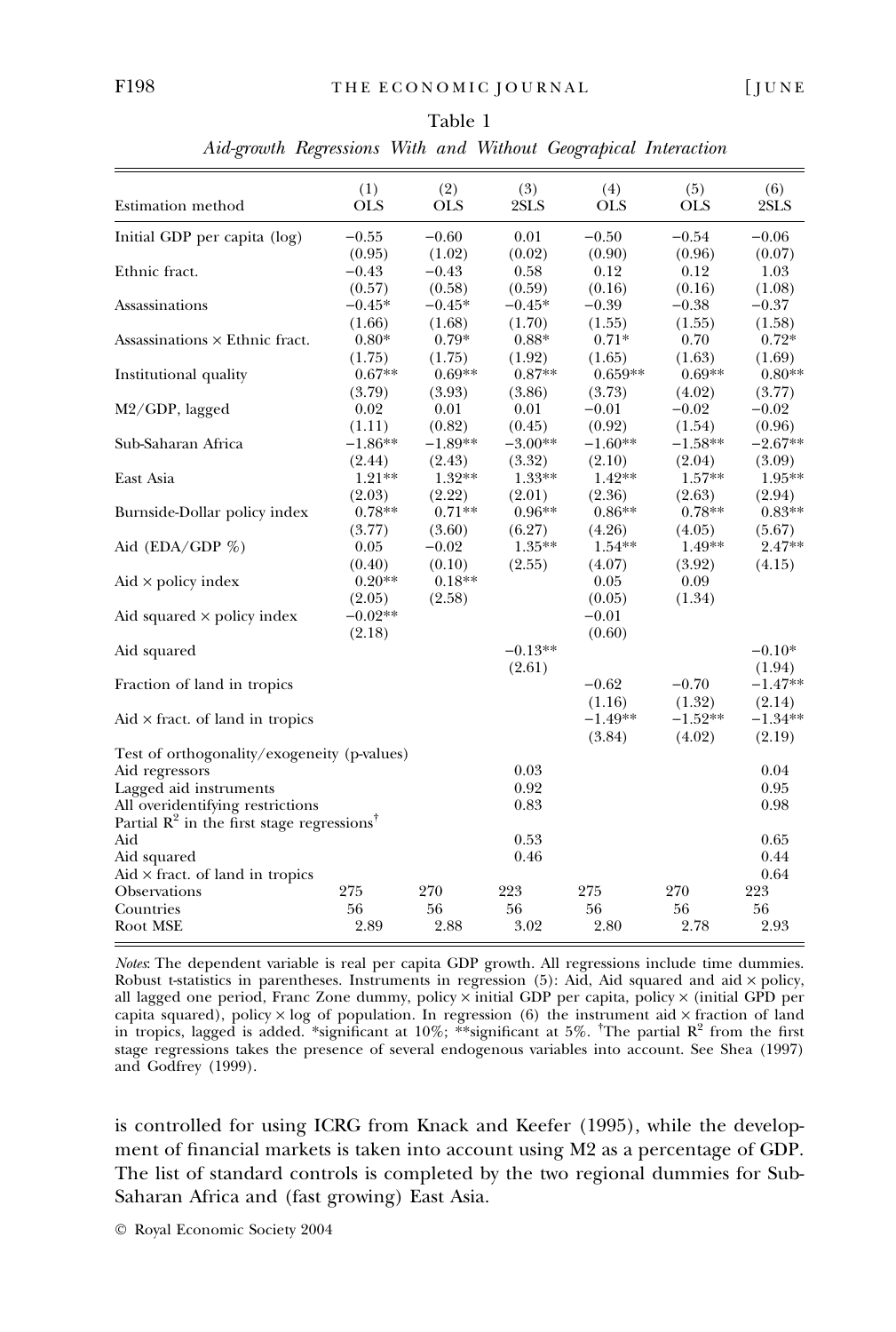Turning to policy, Burnside and Dollar use three measures to create a simple index of good policy; the budget surplus, inflation and trade openness, where openness is the indicator introduced by Sachs and Warner (1995).<sup>8</sup>

Finally, aid is included in the regressions. Burnside and Dollar use the aid variable constructed by Chang et al. (1998) (i.e., 'Effective Development Assistance'). In the regressions aid is given as percentage of GDP.

Regression (1) in Table 1 has two policy interaction terms; aid  $\times$  policy and aid squared  $\times$  policy. Regression (2) excludes five observations and restricts the model by excluding the second interaction term. The regressions are identical to Burnside and Dollar (2000), Table 4, OLS-regressions (4) and (5), and as seen we obtain the same results: the impact of aid appears to be a positive function of the level of policy, and – in regression (1) – a negative function of the level of aid. This is the empirical background for the claim that aid only works in a good policy environment.

While numerous writers have over the years suggested that a link between aid and policies might be present, disagreement has always existed about the identification of exactly which policies are crucial. Hence, if the three policies emphasised by Burnside and Dollar were robust determinants of the return on aid, this would indeed have been an important discovery. From this perspective, it is disappointing that the above aid effectiveness result did not stand up to closer scrutiny. The studies by Dalgaard and Hansen (2001), Hansen and Tarp (2000, 2001), Hudson and Mosley (2001), Lensink and White (2001) and Lu and Ram (2001) all test an interaction term between the Burnside and Dollar policy index and aid, using either different data sets, different regression specifications or different estimators. They all find the interaction to be statistically insignificant. Moreover, when Easterly et al. (2003) re-estimate the exact Burnside and Dollar model using an updated and extended dataset, they also end up concluding that the aid-policy interaction is insignificant. To our knowledge, the only study supporting the Burnside and Dollar interaction term is Collier and Dehn (2001). They include measures of export price shocks in the regression model, but this result appears sensitive to alternative measurements of the export price shocks. To complete the picture some studies actually find a negative interaction effect. In particular, Guillaumont and Chauvet (2001) find a negative interaction effect between aid and policies when they include the interaction between vulnerability and aid. More recently, Harms and Lutz (2003) find that while the impact of aid on private foreign investment is close to zero in countries with an average regulatory burden (their policy indicator of choice) it is significantly positive in countries that impose a high regulatory burden.

Based on the theoretical model in Section 1, the difficulty in finding a clear and positive estimate of interaction between policies and aid should not be regarded as an empirical curiosity. The potential complexity of the interaction between aid and 'policy' is also demonstrated, within a modified RCK model, by Dalgaard and Hansen (2001). In their model, aid increases the level of consumption yielding less

<sup>&</sup>lt;sup>8</sup> The specific weights of each component in the index  $(6.85, -1.4, 2.16)$  are based on a growth regression that excludes aid.

Royal Economic Society 2004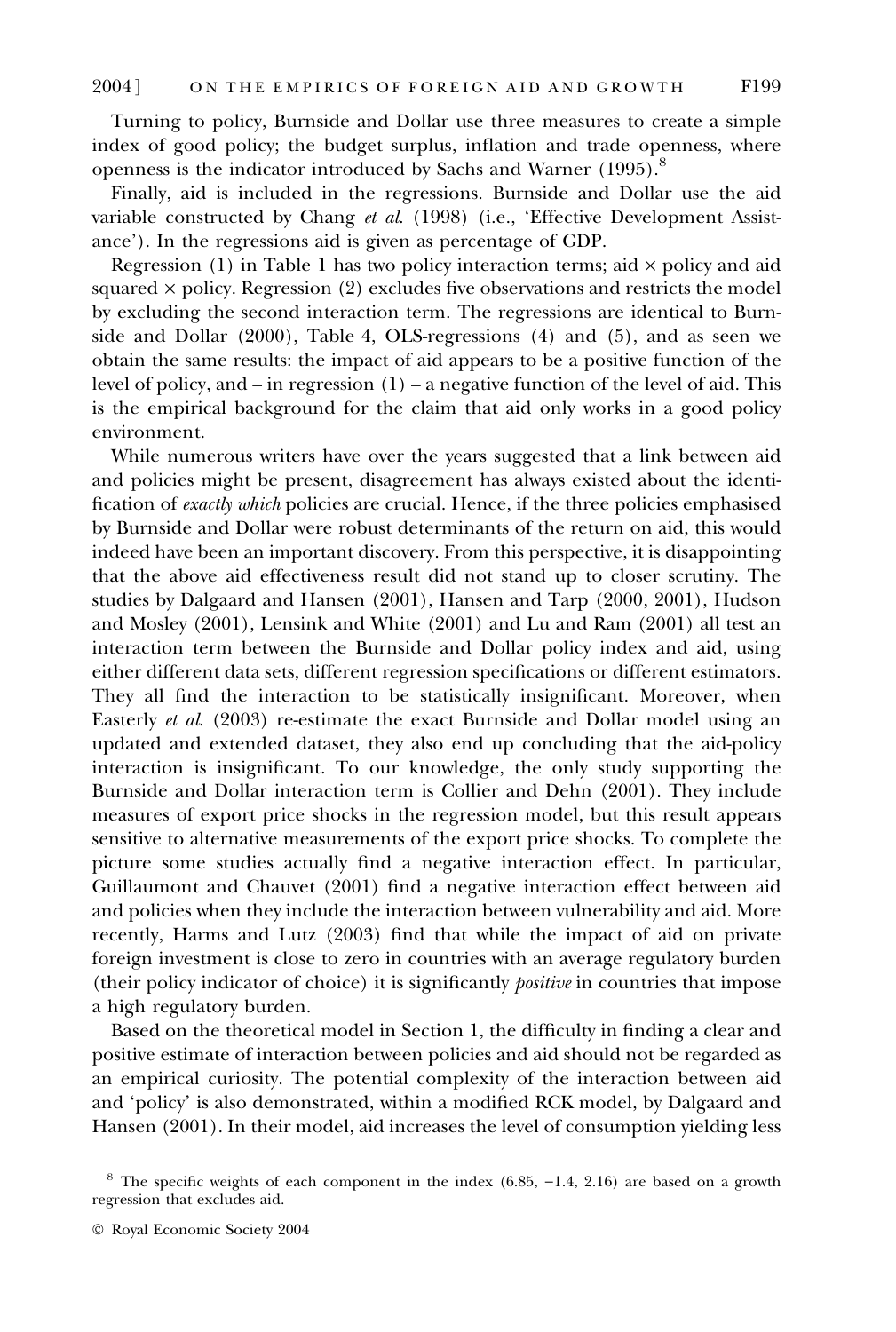socio-political instability, which is good for growth.<sup>9</sup> Government activity is limited to raising taxes and providing public goods. Examples of the latter include a wellfunctioning court system, public security and so forth. In this example, good policies tend to reduce the ramifications of social unrest. Now, suppose aid only works through reducing instability and suppose government intervention gradually manages to remove the harmful effects of social discontent (i.e., in terms of capital accumulation). In that case, the actions of the government will in fact tend to reduce the return on aid. Nevertheless, government actions are, by themselves, stimulating growth.<sup>10</sup>

We view this as a simple illustration of a more general idea. In practice, aid is likely to affect growth through a host of channels. As a result, the return to aid is likely to be affected by numerous and widely differing policy measures. Some policies may be substitutes for aid inflows (as in the example above), while others are better perceived of as complements. This implies that a composite index of policies may encapsulate some components that enhance the return to aid, while others diminish this impact. In the end, the net effect may well turn out insignificant.

Aside from provoking a heated debate on policy conditionality and selectivity in allocating aid, the Burnside and Dollar analysis also stimulated a series of results about non-linear effects of aid on growth. Indeed, the single most common result in recent empirical studies is that aid has a positive impact on real GDP per capita growth but displays diminishing returns (Dalgaard and Hansen, 2001; Hansen and Tarp, 2000, 2001; Lensink and White, 2001). A possibly related finding is that instability of aid inflows appears to have a negative influence on growth, while the level of inflows has a positive impact (Lensink and Morrissey, 2000).

Regression (3) in Table 1 illustrates the diminishing returns result as it was given in Dalgaard and Hansen (2001, Table 4, regression (8)). We have chosen to present this result because it is based on exactly the same data as the Burnside and Dollar regressions. The main difference is that Dalgaard and Hansen use 2SLS with a different set of instruments compared to the 2SLS regressions in Burnside and Dollar  $(2000)$ .<sup>11</sup> As seen, the regression indicates that there are diminishing returns to aid, as the variable 'aid squared' enters with a significant, negative parameter. Importantly, the study by Dalgaard and Hansen performs a general-tospecific test which ultimately lends unique support to the 'diminishing returns' specification.

Finally, we take a first pass at assessing the importance of (non-political) structural charactaristics on aid effectiveness. This is done by adding the fraction of land in the tropics and the product of this variable and aid. The motivation for using this climate-related variable should be clear from the work of Bloom and Sachs (1998), Gallup et al. (1999) and Sachs (2001, 2003) who all show that geography, in the form of tropical land area, tropical diseases (malaria) or being

 $^9$  The basic idea that foreign aid may buy political stability was suggested long ago by Chenery and Strout (1966).

 $10$  See also Harms and Lutz (2003) who provide another theoretical argument for the negative policy/aid interaction.

 $11$  We discuss endogeneity of aid and policies in detail below.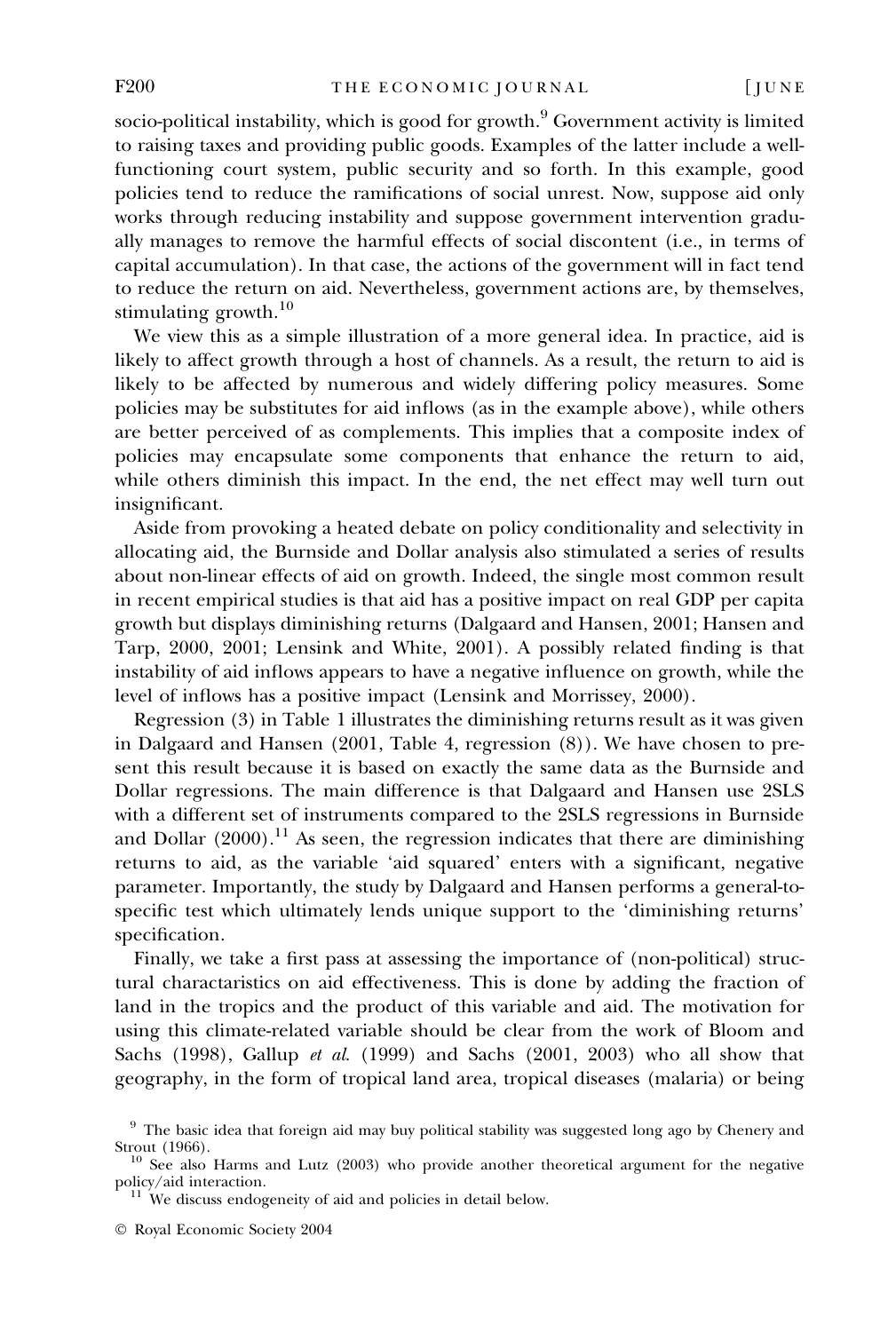landlocked, significantly influences growth in GDP per capita from 1965 to 1990. From this, one may infer that climatic variables appear to represent structural charactaristic with direct bearing on the growth process. Still, an alternative view is that 'geography' rather proxies for other (endogenous, but low frequency) structural charactaristics. As already mentioned, Acemoglu et al. (2001) offer an alternative explanation by relating geography to the nature of institutions created by European settlers and Easterly and Levine (2003) find evidence that the geographic endowments affect development only through institutions. Thus, although the precise channels through which geography impacts on growth are currently an area of debate, the exogeneity of tropical land area would appear unquestionable over the time horizon in question in the aid effectiveness and allocation debate.

Regressions (4) and (5) thus augment the Burnside and Dollar models by the above mentioned variables: the fraction of land in the tropics and an interaction term involving aid. The result is that the much discussed interaction between aid and policy once more becomes statistically insignificant, while aid and the interaction between aid and the fraction of land in the tropics are both highly significant. Aid has a strong positive impact on growth outside the tropical region, while the impact is much smaller in the tropics. In regression (6) we test the Dalgaard-Hansen specification. When we add the interaction between aid and the fraction of land in the tropical region in regression (6), the squared term becomes only marginally significant while the interaction between aid and the tropics is, once again, highly significant.<sup>12</sup>

In sum, when we augment two of the competing models of aid effectiveness by a climate dependent impact of aid there is a statistical preference for the climate related specification. This result may, of course, be due to some form of misspecification of the model. The problem that first comes to mind is the possible endogeneity, not only of aid, but also of policies and institutions.

## 2.1. Endogeneity and Aid Regressions

Endogeneity of aid in the growth regression has been recognised and discussed at least since Papanek (1972), and almost all of the recent aid effectiveness studies test for biases in the estimated parameters resulting from endogeneity of aid. Most studies accept the null of valid inference form OLS regressions, with Dalgaard and Hansen (2001) as the exception.<sup>13</sup> The recent debate about the growth impact of institutions has added policies and institutions to the list of (potentially) endogenous regressors.

 $12$  In addition to the results shown in Table 1 we have also tested the significance of the climate related interaction in the full model, including both the aid policy interactions and aid squared using different estimators (OLS, and robust regression) and with varying samples (including and excluding outliers in the regressor space). The results are that the climate related interaction is significant while the policy interactions and the squared aid term are insignificant.

<sup>&</sup>lt;sup>13</sup> However, all of the studies test for endogeneity of aid using some version of the Durbin-Wu-Hausman test under the maintained assumption of conditional homoscedasticity. The problem is that the limiting distributions of these tests are not always as we expect if there is conditional heteroscedasticity in the errors.

Royal Economic Society 2004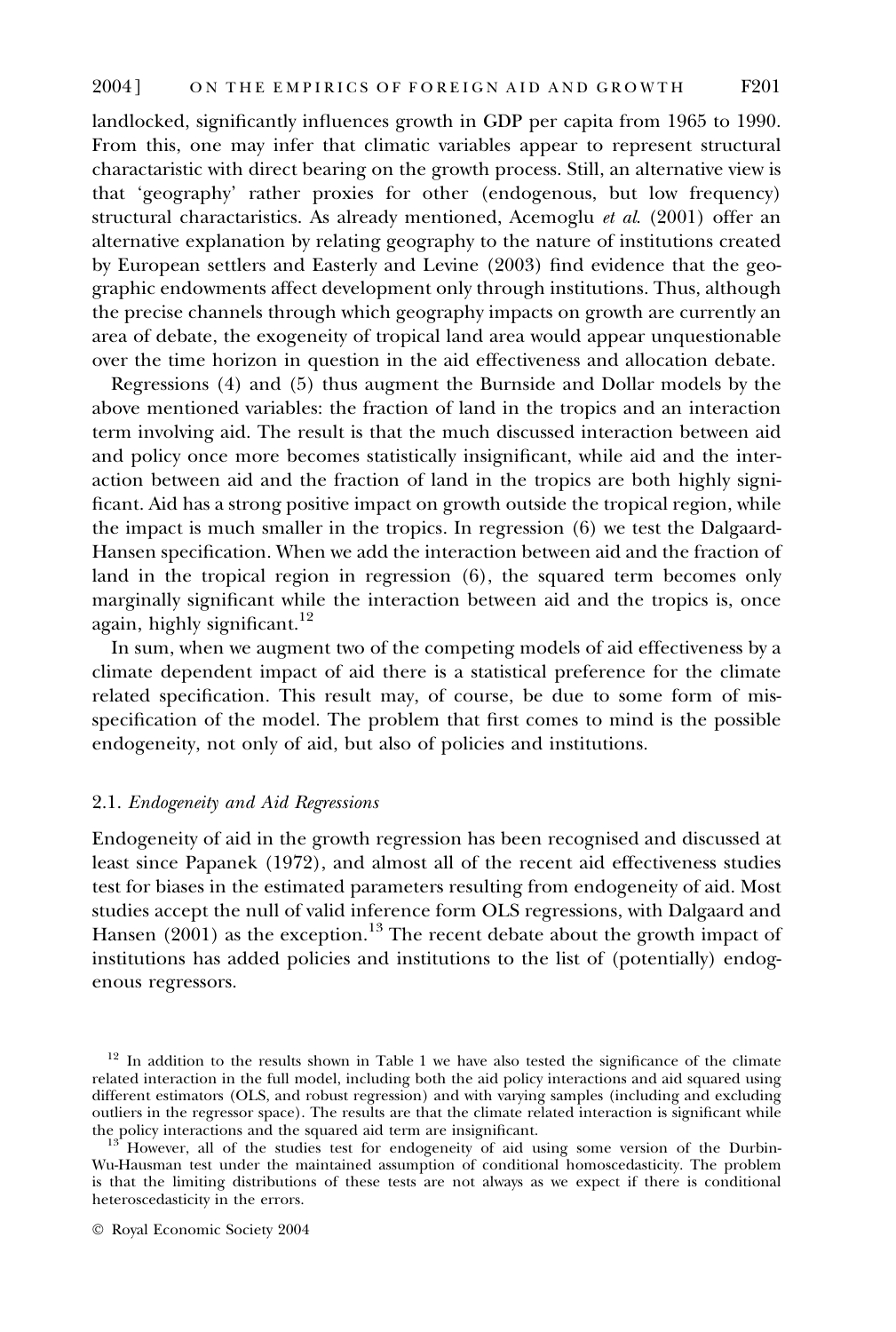One may wonder whether the endogeniety of aid, in practice, is much of a problem. If aid allocations are based on past income levels, which may not be good predictors of future growth in poor places, it seems likely that the (classical) endogeniety of aid with respect to growth is a relatively minor problem. However, there is another reason why it is important to treat aid as an endogenous regressor in any cross-country study: Once time-averages are employed for aid and growth, the two will be jointly endogenous.

To see this, consider a simple stylised system of equations for growth, g, aid, a, and policies,  $p$ , based on annual observations where subscript  $i$  indexes countries and t indexes time.

$$
g_{it} = \mathbf{z}_{1i}\mathbf{z}_1 + \mathbf{x}_{1it}\boldsymbol{\beta}_1(L) - \theta_{11}y_{it-1} + \theta_{12}(L)a_{it} + \theta_{13}(L)p_{it} + \varepsilon_{it}^g,
$$
(6a)

$$
a_{it} = \mathbf{z}_{2i}\mathbf{z}_2 + \mathbf{x}_{2it}\boldsymbol{\beta}_2(L) - \theta_{21}y_{it-1} + \theta_{23}(L)p_{it} + \varepsilon_{it}^a,
$$
\n(6b)

$$
p_{it} = \mathbf{z}_{3i}\mathbf{a}_3 + \mathbf{x}_{3it}\boldsymbol{\beta}_3(L) + \theta_{31}y_{it-1} + \theta_{32}(L)a_{it} + \varepsilon_{it}^p, \tag{6c}
$$

The three equations include  $1 \times Q_j$  vectors of time invariant controls,  $z_{ji}$ , and  $1 \times K_j$  vectors time varying controls,  $\mathbf{x}_{jib}$ ,  $j = 1, 2, 3$ . Some of the controls may be common to all equations but we assume that the system is identified. The time varying controls are assumed to have a finite distributed lag impact on the response variables. This is indicated by the use of  $m<sub>j</sub>$ th-order lag polynomials,  $\beta_i(L)$ ,  $j = 1, 2, 3$ , where L is the lag operator such that, say,  $\mathbf{x}_{jit}\boldsymbol{\beta}_j(\mathbf{L}) = \sum_{s=0}^{m_j} \mathbf{x}_{jit-s}\boldsymbol{\beta}_{j,s}.$ 

Equation (6*a*) is the growth equation, where  $g_{it}$  is the annual growth rate of GDP per capita. The vector  $z_i$  contains slow moving variables such as climate, ethnolinguistic fractionalisation etc, whereas  $\mathbf{x}_{it}$  contains more volatile variables, like M2/GDP. In (6*a*) we emphasise the impact of initial GDP per capita (in logs),  $y_{it-1}$ , aid,  $a_{it}$ , and policies,  $p_{it}$  (which for simplicity is modelled as a single variable). Interaction terms are not introduced explicitly in the equation, as this is not essential for our discussion of endogeneity issues.

Equation (6b) is a model of aid allocation. The vectors of control variables  $\mathbf{z}_{2i}$  and  $\mathbf{x}_{2it}$  capture, respectively, historical and political factors, such as colonial past, support in UN voting, and indicators of recipient needs like infant mortality and educational attainment. These indicators and factors have been stressed in many aid allocation studies. As in the growth equation we single out the possible impact of per capita income and policies, although the impact of both may be zero. However, the vast majority of the recent aid allocation studies have found a significant negative impact of lagged income on aid commitments and disbursements, in accordance with the overriding goal of poverty alleviation (Dudley and Montemarquette, 1976; Trumbull and Wall, 1994; Alesina and Dollar, 2000; Berthélemy and Tichit, 2002).

The third equation ( $6c$ ) is the equation for policy. The purpose of including a policy equation is first of all to show that aid and policy may be jointly endogenous even if they have no direct influence on each other  $(\theta_{23}(L) = \theta_{32}(L) = 0)$  and, second, to illustrate how we take into account that policy may depend on institutions. Hence, the important aspects of the equation for policy are the possible impacts of the level of income and of institutions.

 $©$  Royal Economic Society 2004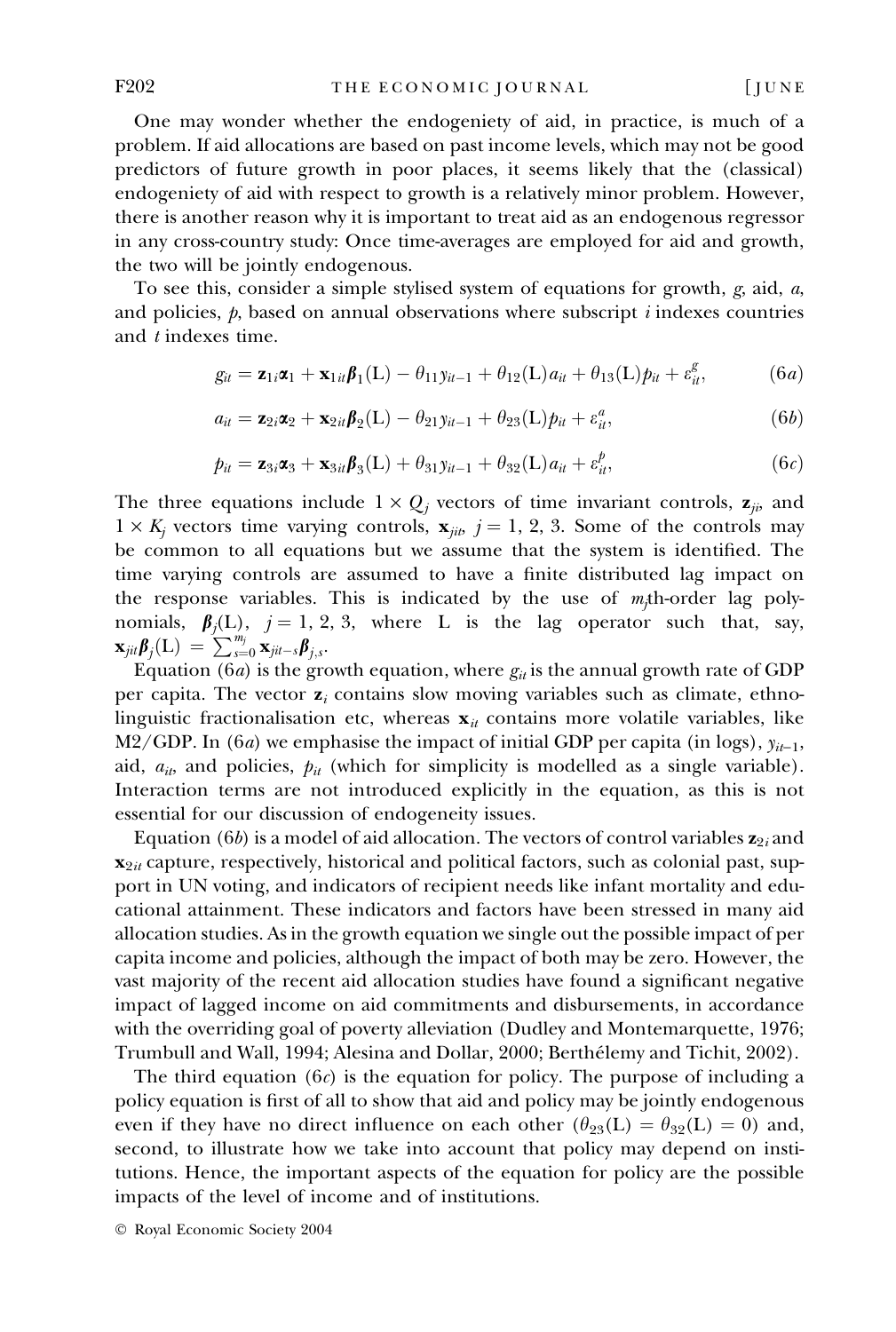The system is formulated such that, if the three error terms,  $\varepsilon_{it}^{g}$ ,  $\varepsilon_{it}^{a}$  and  $\varepsilon_{it}^{b}$ , are uncorrelated with the regressors and with each other, then the parameters of the growth regression are consistently estimated by ordinary least squares. In other words, if  $cov(\varepsilon_{it}^g, \varepsilon_{it}^a) = 0$ , there is no classical endogeneity problem. The identifying assumption is the recursive structure of the system, i.e., that aid allocation and policy reacts on past income.

However, cross-country growth regressions, like the ones in Table 1, are based on time-averaged data. Appendix B shows that the three equations in (6), when averaged over  $T$  years, can be stated in the following way:

$$
g_{i\tau} = \mathbf{z}_{1i}\mathbf{\alpha}_1\psi + \mathbf{x}_{1i\tau}\boldsymbol{\beta}_1\psi - \theta_{11}\psi y_{i0} + \theta_{12}\psi a_{i\tau} + \theta_{13}\psi p_{i\tau} + \psi \varepsilon_{i\tau}^g + v_{i\tau}^g, \qquad (7a)
$$

$$
a_{i\tau} = \mathbf{z}_{2i}\mathbf{z}_2 + \mathbf{x}_{2i\tau}\mathbf{\beta}_2 - \theta_{21}\frac{1}{2}(T-1)g_{i\tau} - \theta_{21}y_{i0} + \theta_{23}p_{i\tau} + \varepsilon_{i\tau}^a + v_{i\tau}^a, \qquad (7b)
$$

$$
p_{i\tau} = \mathbf{z}_{3i}\mathbf{z}_3 + \mathbf{x}_{3i\tau}\mathbf{\beta}_3 + \theta_{31}\frac{1}{2}(T-1)g_{i\tau} + \theta_{31}y_{i0} + \theta_{32}a_{i\tau} + \varepsilon_{it}^b + v_{i\tau}^b.
$$
 (7*c*)

In this system all variables are averages over T years,  $j_{it} = (1/T) \sum_{t=1}^{T} j_{it}$ ,  $j = g$ ,  $\mathbf{x}_k$ , a, p,  $\varepsilon_{it}^g$ ,  $\varepsilon_{it}^a$ ,  $\varepsilon_{it}^b$  for each country, except for  $y_{i0}$ , which is initial GDP per capita.

The parameters in (7) are long run parameters in the sense that they are the sums of the distributed lag parameters, say,  $\beta_j = \sum_{s=0}^{m_j} \beta_{j,s} \equiv \beta_j(1)$ , and  $\theta_{jn} = \theta_{jn}(1), j = 1, 2, 3$  and  $n = 2, 3$ . In addition, there is a common factor in the growth equation (7*a*),  $\psi = T^{-1}[1 - (1 - \theta_{11})^T]/\theta_{11}$ , which is the conditional correlation between  $y_{iT}$  and  $y_{i0}$  divided by T to get the impact on the annual growth rate.

Moreover, the system has three new variables  $v_{it}^g, v_{it}^a$  and  $v_{it}^b$ . These variables are time-aggregation errors given explicitly in Appendix B. Here we just note that the aggregation errors are in all likelihood heteroscedastic with a (possibly small) moving average component.

In the time averaged system (7) aid and policy both depend on the average rate of growth in GDP per capita even though they are predetermined in the original system. This dependency arises in all time-averaged growth regressions in which the regressor depends on past levels of income, as long as the dependency is within the period over which we average.<sup>14</sup> In other words, we should expect aid and policies to be endogenous regressors in Table 1 if aid allocations and policies depend on real per capita income lagged somewhere between one and three years.

The time-averaged system also shows that it is difficult to test for endogeneity of aid and policies because of the time-aggregation error  $v_{it}^{g}$ . The error shows that all time varying regressors (i.e., both  $\mathbf{x}_{1i\tau}$ ,  $a_{i\tau}$ , and  $p_{i\tau}$ ) are potentially correlated with the error term. Unfortunately we cannot compute the magnitude of the bias without specifying the dynamics of all variables in the system. All that can be said is that the aggregation bias is decreasing in T. This means that in the aid-growth regressions there is a trade-off between long averages that minimise the aggregation bias and short averages that minimise the endogeneity bias. Whether four year averages strikes a good balance is quite unknown, and seems difficult to quantify. Yet, it is important to be aware of the problem as tests of endogeneity of aid and

<sup>&</sup>lt;sup>14</sup> Notice that the convergence parameter,  $\theta_{11}$ , is irrelevant for this result.

Royal Economic Society 2004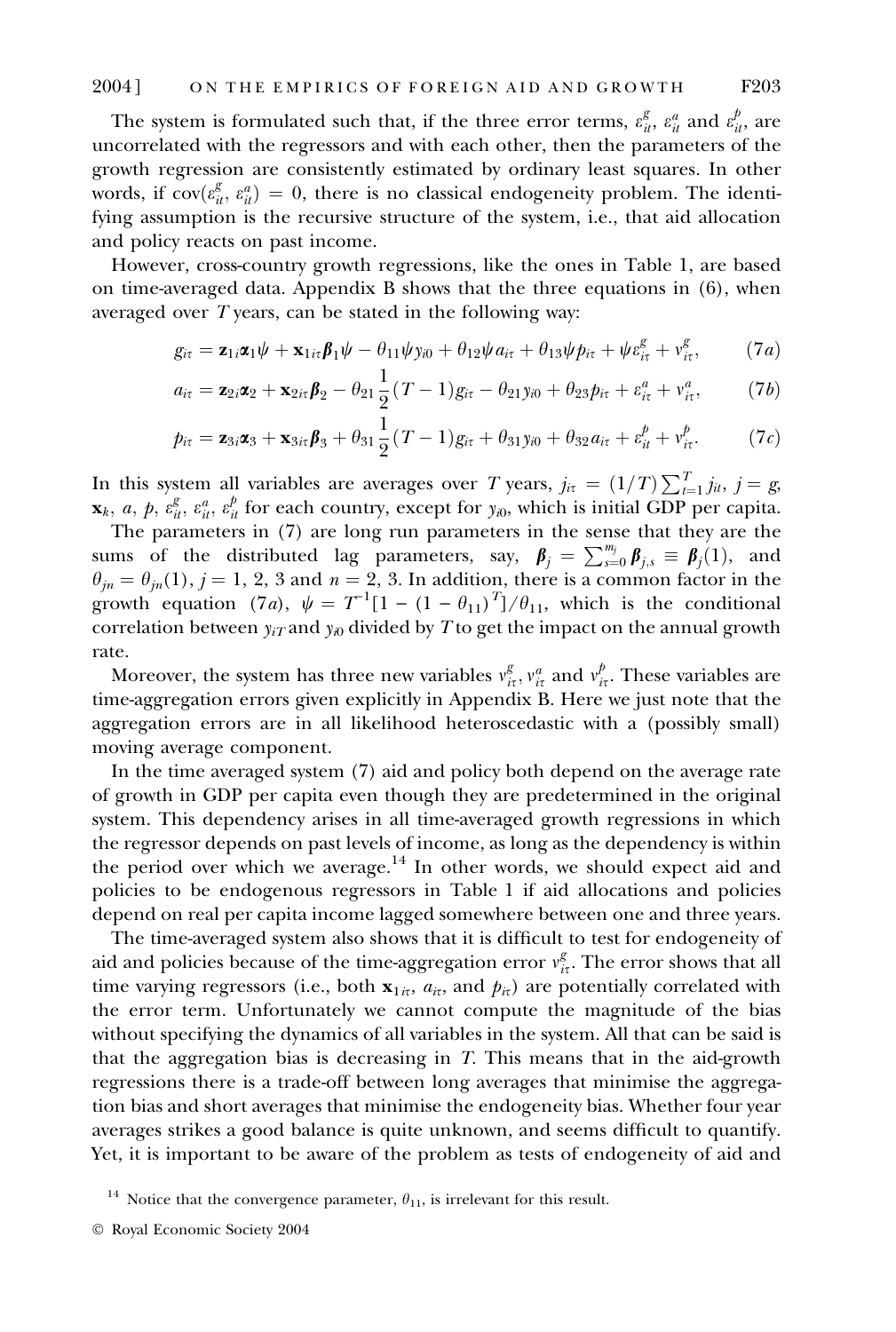policies have been based on the maintained assumption that the time-varying controls are not (closely) correlated with the aggregation error.

Turning to the problem of finding instruments for aid, the allocation literature provides many good candidates. Unfortunately most of the recipient needs variables, such as infant mortality, are in all likelihood correlated with either growth and/or the level of income and hence are not valid as instruments. At first sight, this seems to only leave the historical and political factors that may not be particularly helpful in the description of total aid inflows to a specific country, as a single aid recipient has many donors. However, the reduced form relation for aid shows that, in the panel setting, lagged aid is highly correlated with current aid. The reduced form is

$$
a_{i\tau} = \mathbf{z}_i \boldsymbol{\pi}_{21} + \mathbf{x}_{i\tau} \boldsymbol{\pi}_{22} - \boldsymbol{\pi}_{23} y_{i0} + e_{i\tau}, \qquad (8)
$$

where  $z_i = [z_{1i}, z_{2i}, z_{3i}],$   $x_{i\tau} = [x_{1i}, x_{2i}, x_{3i}]$  and  $\pi_{21}, \pi_{22}$  and  $\pi_{23}$  are the vectors of reduced form parameters.

The time invariant factors introduce a persistent serial correlation in the aid process. This correlation can be used to substitute lagged values of aid for the time invariant factors in the reduced form. Hence, the reduced form can be reformulated to an auto regressive model of aid

$$
a_{i\tau} = \omega a_{i\tau-1} + \mathbf{x}_{i\tau} \mathbf{\pi}_{22} - \pi_{23} y_{i0} + e_{i\tau}, \qquad \omega = \frac{\text{Var}(\mathbf{z}_i \mathbf{\pi}_{21} | \mathbf{x}_i, y_{i0})}{\text{Var}(\mathbf{z}_i \mathbf{\pi}_{21} | \mathbf{x}_i, y_{i0}) + \text{Var}(e_{i\tau})}.
$$
(9)

As not all controls can be included in the reduced form it is probably better to think of the parameter,  $\omega$  as the ratio of the pure cross-country variation to the total variation in aid, conditional on the time varying regressors. This is a well known ratio in error components models and it shows that one should expect a parameter between zero and one. As the cross country variation in aid is much larger than the (conditional) time series variation we expect a parameter close to unity.

To illustrate the gain from including lagged aid as an instrument in the growth regressions we have estimated the reduced form for aid based on the choice of variables in Burnside and Dollar (2000) and subsequently added lagged aid to this regression. We estimate the reduced forms using two data sets; the original Burnside and Dollar data (BD), and the updated data set compiled by Easterly et al. (2003) (ELR). The updated data set includes the same variables and has the same basic structure as the original BD data but the country coverage is larger and the data set includes the recent period 1994–97.

Burnside and Dollar (2000, Tables 1 and 8) single out a few variables such as country and regional indicators (Egypt, Franc Zone countries and Central America), arms imports relative to total imports and the size of the population.<sup>15</sup> As seen from Table 2, regressions (1) and (2), the regional indicators are not particularly helpful in explaining the aid allocation across countries. In fact, only one variable, the size of the population, appears to identify aid allocations.

<sup>&</sup>lt;sup>15</sup> Larger countries receive relatively less aid per capita and as a fraction of GDP; this is termed 'the small country bias' in the allocation literature.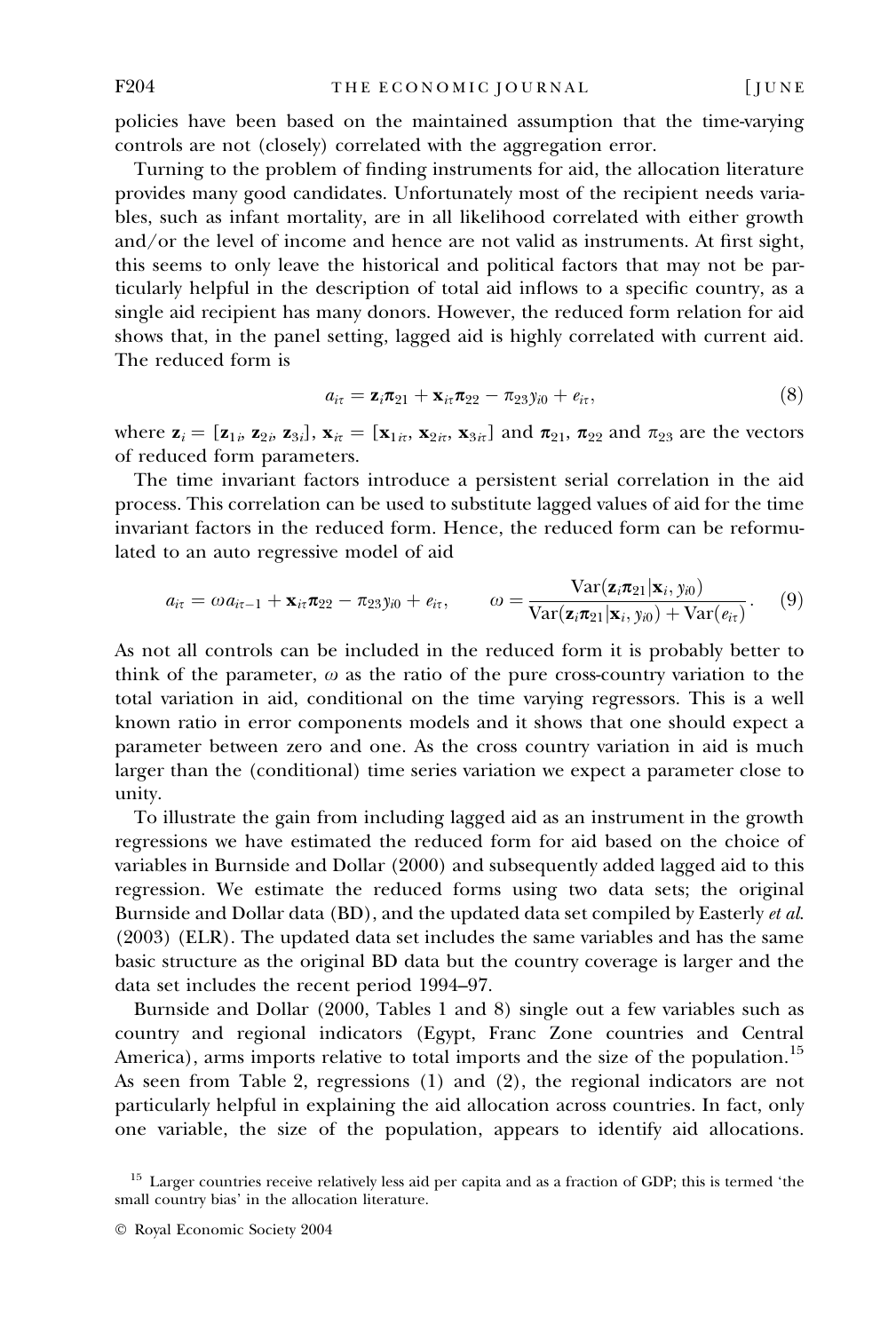| Data set                              | (1)<br><b>BD</b> | (2)<br><b>ELR</b> | (3)<br><b>BD</b> | (4)<br><b>ELR</b> |
|---------------------------------------|------------------|-------------------|------------------|-------------------|
|                                       | $-1.81**$        | $-1.37**$         | $-0.72**$        | $-0.50**$         |
| Real GDP per capita (log)             | (8.35)           | (5.54)            | (3.34)           | (3.25)            |
| Ethnic fract.                         | $-0.02$          | $-0.66$           | $-0.08$          | $-0.16$           |
|                                       | (0.06)           | (1.06)            | (0.32)           | (0.74)            |
| Assassinations                        | $0.19*$          | 0.15              | $0.13*$          | $0.19*$           |
|                                       | (1.79)           | (1.40)            | (1.77)           | (1.72)            |
| Assassinations $\times$ Ethnic fract. | $-0.34**$        | $-0.18$           | $-0.24*$         | $-0.31$           |
|                                       | (2.00)           | (0.84)            | (1.93)           | (1.62)            |
| Institutional quality                 | 0.16             | 0.02              | 0.001            | 0.02              |
|                                       | (1.44)           | (0.27)            | (0.01)           | (0.54)            |
| M2/GDP, lagged                        | 0.02             | 0.02              | 0.02             | $-0.002$          |
|                                       | (1.11)           | $(1.73)*$         | (0.80)           | (0.51)            |
| Sub-Saharan Africa                    | $0.49*$          | 0.09              | $-0.03$          | 0.14              |
|                                       | (1.73)           | (0.20)            | (0.14)           | (0.68)            |
| East Asia                             | 0.11             | 0.25              | 0.16             | $0.31**$          |
|                                       | (0.43)           | (0.86)            | (0.80)           | (2.55)            |
| Policy index <sup>†</sup>             | $-0.05$          | $-0.04*$          | $-0.09$          | $-0.04**$         |
|                                       | (0.48)           | (1.76)            | (1.09)           | (2.98)            |
| Population (log)                      | $-0.69**$        | $-0.62**$         | $-0.28**$        | $-0.26**$         |
|                                       | (6.10)           | (5.07)            | (3.42)           | (3.52)            |
| Arms imports (lagged)                 | 0.02             | 0.02              | 0.01             | $2.01**$          |
|                                       | (1.34)           | $(1.84)$ *        | (1.33)           | (2.12)            |
| Egypt                                 | 0.62             | $-0.47$           | $-0.41$          | $-0.15$           |
|                                       | (0.83)           | (0.58)            | (0.46)           | (0.66)            |
| Franc Zone countries                  | 0.11             | 0.30              | $-0.18$          | 0.08              |
|                                       | (0.25)           | (0.72)            | (0.55)           | (0.35)            |
| Central America                       | 0.01             | $-0.47$           | $-0.02$          | $-0.11$           |
|                                       | (0.05)           | (1.06)            | (0.08)           | (0.55)            |
| Lagged aid                            |                  |                   | $0.83**$         | $0.69**$          |
|                                       |                  |                   | (7.31)           | (7.88)            |
| Observations                          | 236              | 318               | 236              | 318               |
| Countries                             | 54               | 62                | 54               | 62                |
| R-squared                             | 0.64             | 0.49              | 0.82             | 0.78              |
| F-test of instruments                 | 11.76            | 7.70              | 23.72            | 31.49             |
|                                       |                  |                   |                  |                   |

Table 2 Reduced Form Aid Regressions

Note: The dependent variable is aid as percentage of GDP. All regressions include time dummies. Heteroscedasticity and autocorrelation robust t-statistics in parentheses. \*Significant at 10%; \*\*significant at 5%. <sup>†</sup>The weights forming the policy index are  $(6.85, -1.4, 2.16)$  in regressions (1) and (3) and  $(1.26, -1.91, 2.47)$  in regressions  $(2)$  and  $(4)$ .

Moreover the F-statistics of instrument relevance in regressions (1) and (2) indicate that the chosen set is on the border of being weak instruments. In particular it is worth noticing that the F-statistic is actually decreasing when we add more data, and below 10 in regression (2). In regressions (3) and (4) we add lagged aid and, as expected from the arguments given above, this improves the fit substantially. Moreover, the F-statistic of instrument relevance is now far above 10 and increasing when we add more data.

One last thing to note about the reduced forms in Table 2 is that aid allocations respond to lagged income. This underlines the importance of modelling aid as an endogenous regressor.

Obviously, lagged aid is not a valid instrument if it is correlated with the timeaverage error,  $v_{it}^{g}$ . Therefore it is important to test for the validity of these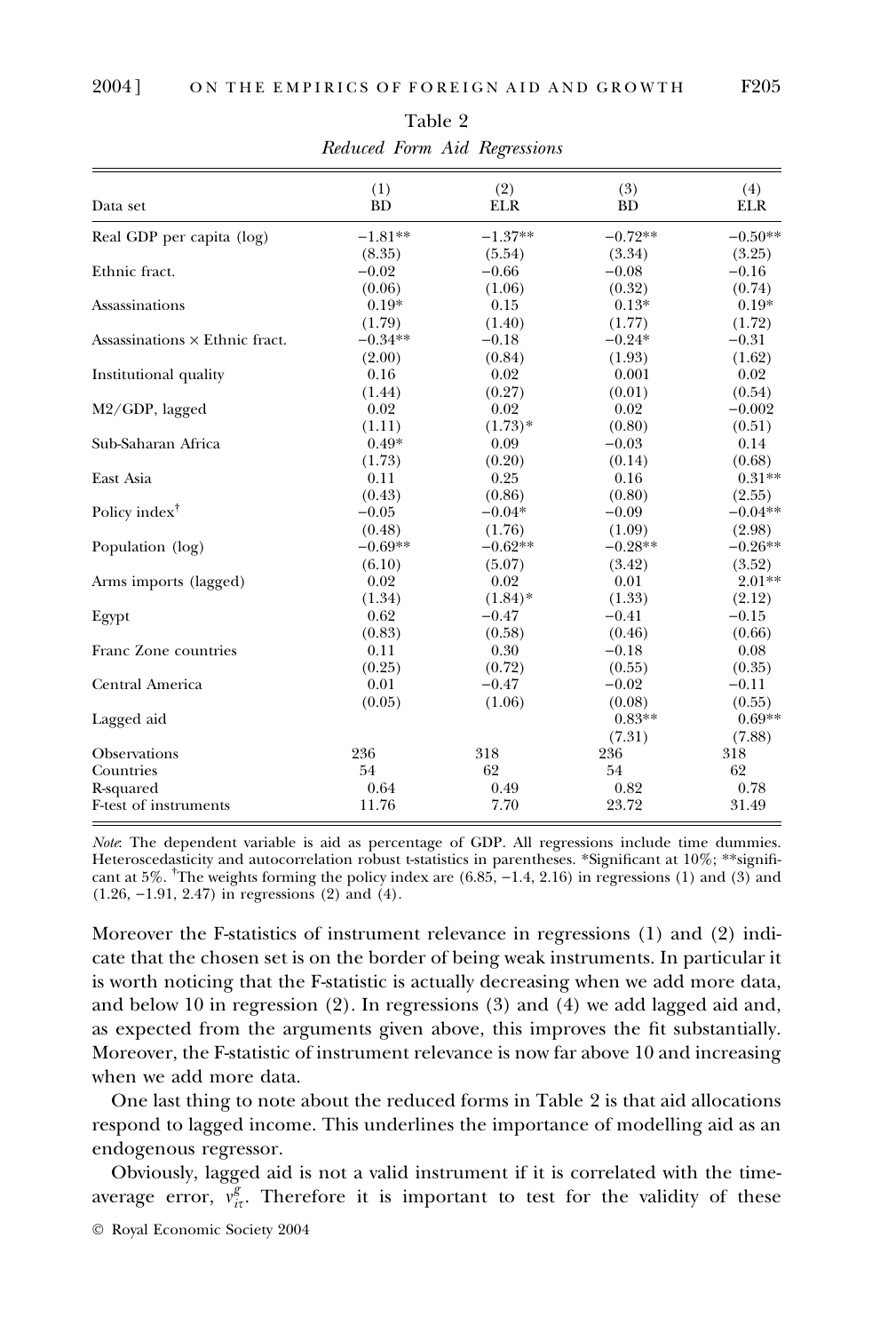instruments (and by implication for serial correlation in the errors). In the 2SLS regressions in Table 1 we specifically test for endogeneity of the lagged aid instruments and, as seen, using the difference-in-criterion function test (or diff-Sargan test), which is robust to heteroscedasticity we do not reject the hypothesis that the lagged aid instruments are uncorrelated with the errors.

The next issue which needs to be addressed is the possible endogeneity of institutions, and the consequences this might have on the identification of the impact of aid on growth.

As is well known, there has been an extensive and innovative search for good instruments for institutions. However, in the present study we are not particularly interested in the impact of institutions on long run growth. Our primary objective is to ensure that the results with respect to the impact of aid on growth are not driven by endogenous differences in institutions. Therefore, instead of using instruments for the historically determined component of institutions – as it is termed by Acemoglu et al.  $(2003)$  – we simply 'remove' this effect by first differencing  $(7a)$ . Hence, in addition to standard pooled panel GMM-regressions with endogenous aid and policies we will also look at panel GMM-regressions of first differences. The estimator by Arellano and Bond (1991), often denoted DIF-GMM, and the estimator proposed by Blundell and Bond (1998), denoted SYS-GMM, are both frequently used to estimate dynamic panel data models with unobserved heterogeneity. In the present setting they are ideal choices for eliminating the impact of time invariant (and slowly changing) institutions while at the same time accounting for possible endogeneity of aid and policies. In essence, we identify the impact of aid and policies by negation: even though we do not formulate structural models for aid and policies, we do know that the estimated impact in the differenced growth model is not driven by time invariant cross-country variation in institutions.

Turning to the empirical results, Table 3 reports growth regressions in which we pursue the hypothesis that aid's impact is a function of climate related differences across countries.<sup>16</sup> The results in Table 3 are based on the updated and extended data set computed by Easterly et al. (2003). The regressions cover up to 65 countries and 6 periods (1974–7 to 1994–7) using data in the period 1970–3 as instruments in the GMM-regressions  $(2)$ – $(6)$ . In contrast to the regressions in Table 1 we have excluded the measures of political instability (ethnic fractionalisation and assassinations), furthermore we include the three policy measures; budget surplus, inflation and trade openness, individually instead of a policy index.

Moving from left to right in Table 3 we look at the robustness of aid impact when we let more and more regressors be endogenous. In essence we 'gain' robustness in terms of consistency while we 'sacrifice' efficiency in terms of increasing parameter variances.

Starting with regression (1) we find, using pooled OLS, that aid has a positive impact on growth. Across countries the impact is smaller in countries with large fractions of land in the tropics. This result is the same as in Table 1, although the estimated impact is somewhat smaller using the updated data set. In regression (2) we use instruments for aid to assess the possible bias in regression (1). There is a

 $16$  The regressions in Table 3 were carried out using DPD for Ox. See Doornik et al. (2001).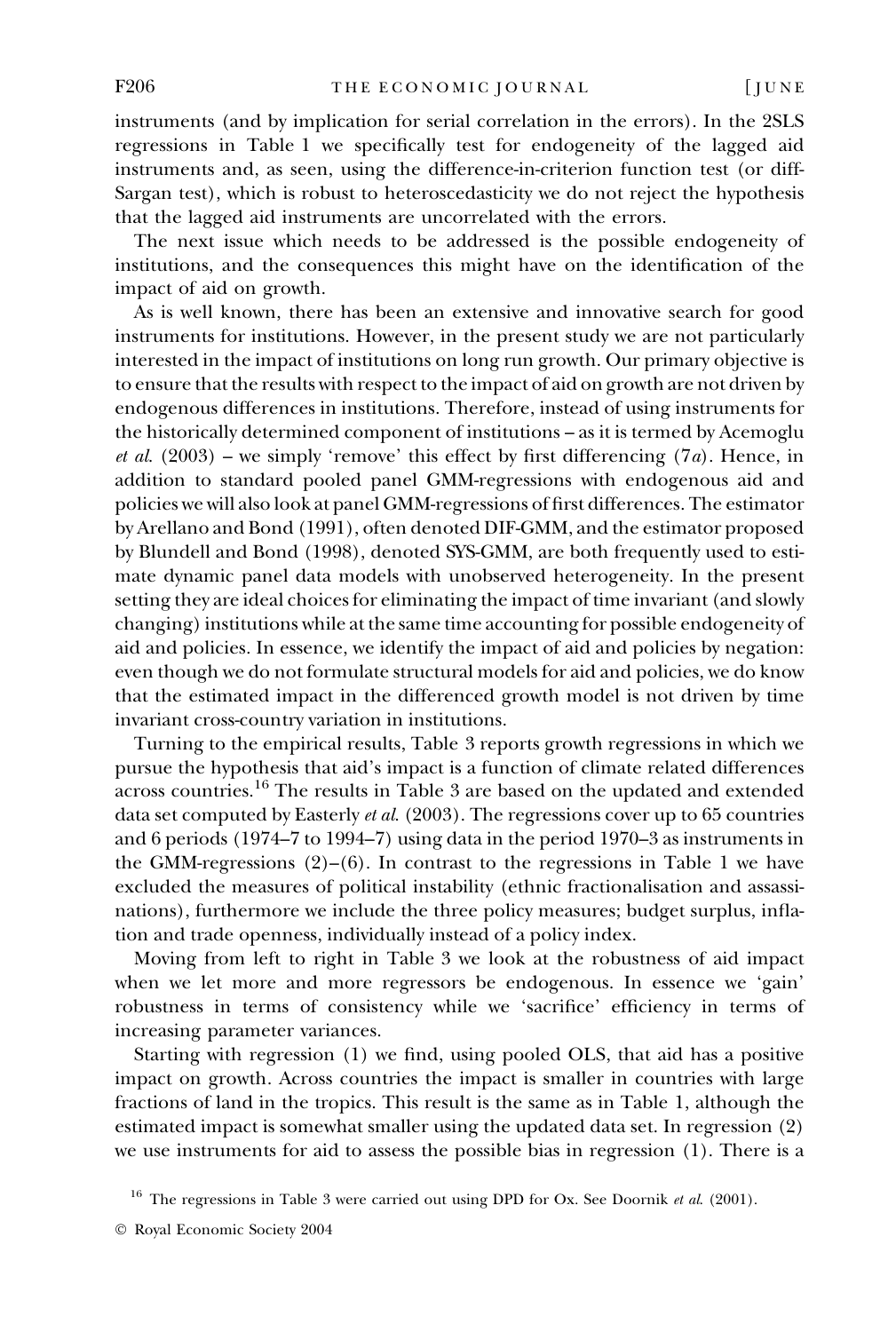| Estimation method                                    | (1)<br><b>OLS</b> | (2)<br><b>GMM</b> | (3)<br><b>GMM</b> | (4)<br><b>GMM-DIF</b> | (5)<br><b>GMM-SYS</b> |
|------------------------------------------------------|-------------------|-------------------|-------------------|-----------------------|-----------------------|
| Initial GDP per capita (log)                         | $-0.68**$         | $-0.82**$         | $-0.80**$         | $-2.62$               | $-0.93$               |
|                                                      | (1.99)            | (2.22)            | (2.04)            | (1.42)                | (1.07)                |
| Institutional quality                                | $0.43**$          | $0.47**$          | $0.51**$          |                       |                       |
|                                                      | (3.32)            | (3.67)            | (3.68)            |                       |                       |
| Sub-Saharan Africa                                   | $-1.07*$          | $-1.65**$         | $-1.03**$         |                       |                       |
|                                                      | (1.87)            | (3.38)            | (1.97)            |                       |                       |
| East Asia                                            | $2.69**$          | $2.49**$          | $2.41**$          |                       |                       |
|                                                      | (3.85)            | (3.78)            | (3.44)            |                       |                       |
| Fraction of land in tropics                          | $-1.31**$         | $-1.67**$         | $-1.73**$         |                       |                       |
|                                                      | (3.02)            | (3.74)            | (3.96)            |                       |                       |
| Budget surplus                                       | 0.08              | 0.08              | 0.03              | 0.14                  | 0.13                  |
|                                                      | (1.28)            | (1.33)            | (0.31)            | (1.18)                | (1.30)                |
| Inflation                                            | $-1.97**$         | $-2.09**$         | $-1.24**$         | $-2.25$               | $-1.54$               |
|                                                      | (3.44)            | (3.97)            | (2.32)            | (1.53)                | (1.34)                |
| Sachs-Warner openness                                | 0.45              | 0.48              | $1.09*$           | $-1.07$               | 0.21                  |
|                                                      | (0.85)            | (1.07)            | (1.72)            | (0.67)                | (0.14)                |
| Aid                                                  | $0.60**$          | $0.34**$          | $0.33**$          | $1.31**$              | $0.87**$              |
|                                                      | (4.70)            | (3.27)            | (2.66)            | (8.99)                | (4.86)                |
| $\text{Mid} \times \text{fract.}$ of land in tropics | $-0.77**$         | $-0.48**$         | $-0.50**$         | $-2.01**$             | $-1.52**$             |
|                                                      | (3.10)            | (2.40)            | (2.51)            | (3.65)                | (3.89)                |
| Impact of aid in the tropics                         | $-0.17$           | $-0.13$           | $-0.17$           | $-0.70$               | $-0.65**$             |
|                                                      | (1.37)            | (1.03)            | (1.30)            | (1.45)                | (1.98)                |
| Test of residual autocorrelation                     |                   |                   |                   |                       |                       |
| First order                                          | 0.48              | 0.44              | 0.50              | $-3.19**$             | $-3.11**$             |
|                                                      | [0.63]            | [0.66]            | [0.62]            | [0.00]                | [0.00]                |
| Second order                                         | 1.56              | 1.39              | 1.31              | 1.30                  | 1.30                  |
|                                                      | [0.12]            | [0.16]            | [0.19]            | [0.20]                | [0.19]                |
| Hansen J-test (p-value)                              |                   | 0.13              | 0.48              | 1.00                  | 1.00                  |
| Partial $R^2$ in the first stage regressions         |                   |                   |                   |                       |                       |
| Aid                                                  |                   | 0.72              | 0.62              |                       |                       |
| $\text{Mid} \times \text{fract.}$ of land in tropics |                   | 0.71              | 0.68              |                       |                       |
| Budget surplus                                       |                   |                   | 0.26              |                       |                       |
| Inflation                                            |                   |                   | 0.43              |                       |                       |
| Sachs-Warner openness                                |                   |                   | 0.48              |                       |                       |
| Observations                                         | 332               | 316               | 303               | 306                   | 361                   |
| Countries                                            | 65                | 65                | 63                | 63                    | 63                    |
| Root MSE                                             | 3.02              | 3.03              | 3.04              | 3.06                  | 3.20                  |

Table 3 Assessing the Impact of Endogeneity of Aid, Policies and Institutions

Notes: The dependent variable is real per capita GDP growth. All regressions include time dummies. Robust t-statistics in parentheses. The t-statistics inregressions (4) and (5) are based on small sample corrected covariance estimates; see Windmeijer (2000). Instruments in regression(2): Aid, aid squared, aid  $\times$  inflation, aid  $\times$  openness, aid  $\times$  fraction of land in tropics, M2/GDP, all lagged one period, and log(population). In regression (3) the instruments Budget surplus, inflation and openness, all lagged one period, are added. Regression (4) adds all possible lags of real per capita GDP growth and initial GDP per capita and includes all available lags of the instruments used in regressions (3) and (4). \*significant at 10%; \*\*significant at 5%.

fairly large drop in the estimated impact of aid but the impact is still highly significant (outside the tropics). Moving to regression (3) we add the three policy measures to the list of endogenous regressors, using the lagged values as instruments. This change has virtually no influence on the estimated impact of aid.

In regressions (4) and (5) we remove the impact of institutions and other time invariant factors by differencing. We apply the 'standard' set-up for the two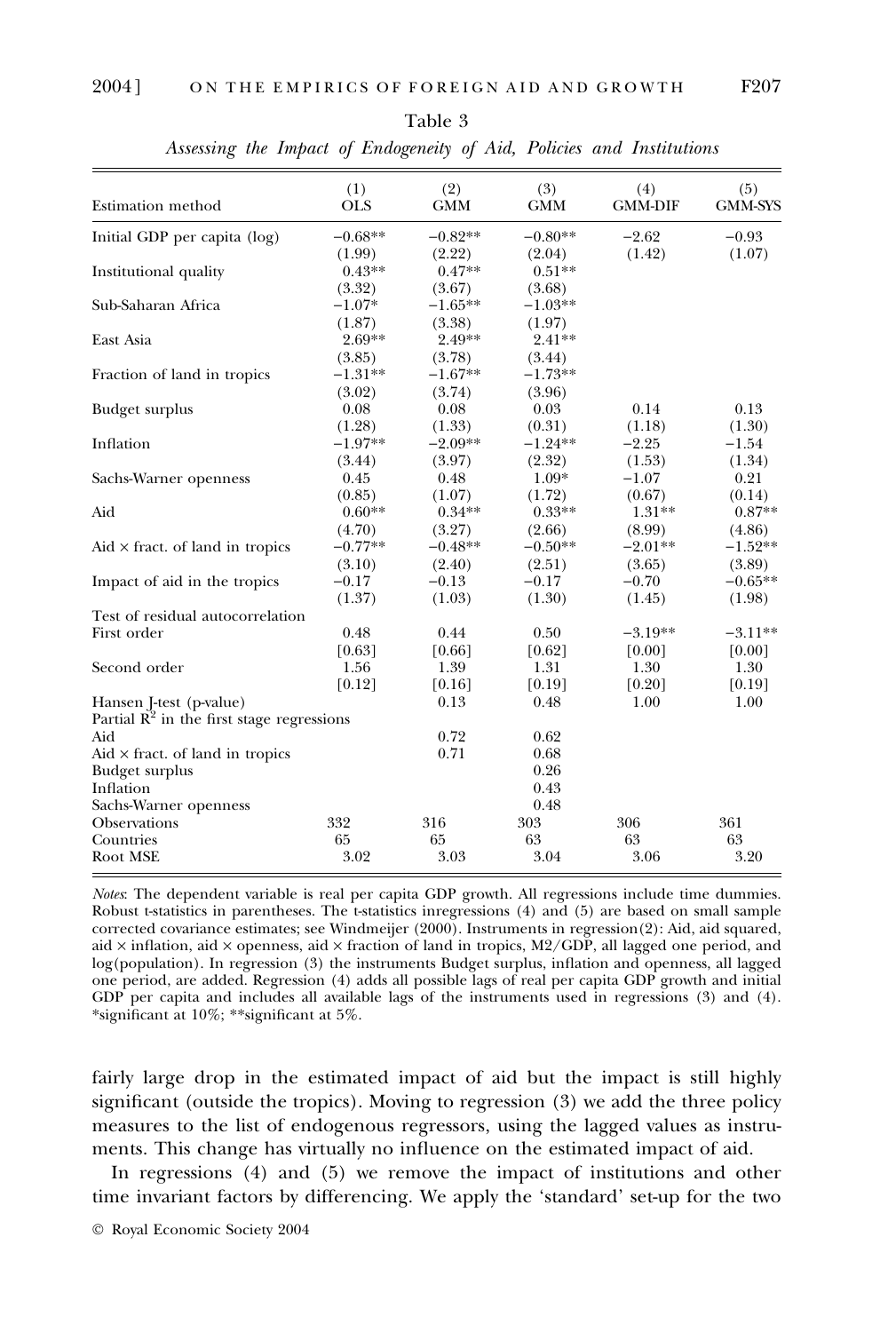GMM-estimators, i.e., we use all possible lagged levels of growth and of the regressors as instruments. Endogenous regressors are lagged at least twice while predetermined regressors are lagged at least once.

Removing the impact of time invariant factors has a rather large influence on the estimated impact of aid compared to the first three regressions. Outside the tropics a one percentage point increase in the aid/GDP ratio leads to an increase in the growth rate in the neighbourhood of one percentage point. In the tropics the result is unchanged compared to the level regressions; the estimated impact is not significantly different from zero.

As the finite sample bias in GMM-parameter estimates is increasing in the number of moment conditions we experimented with the number of instruments in regressions (4) and (5). While there are some changes in the results, the estimated impact of aid is unchanged when we limit the use of instrument lags and the impact is also robust to inclusion of the measures of political instability.<sup>17</sup>

The overriding result of the regressions is a surprising constancy of the impact of aid on growth and of the statistical significance of the impact. For comparison one could look at the estimated impact of the policy measures that are either insignificant throughout (the budget surplus) or changing from statistically significant in the level regressions  $(1)$ – $(3)$ , to insignificant in the difference regressions  $(4)$ and (5) (inflation). Moreover, when the regressions are based on the original Burnside and Dollar data we obtain qualitatively the same results, although the estimated impact of aid is somewhat larger and more constant across estimators.<sup>18</sup> Therefore we have confidence in the claim that aid has a positive impact on growth, and that the impact depends on climate related differences.

In the next Section we discuss the implications of our results for the aid allocation rule advocated in Collier and Dollar (2001).

## 3. The Collier-Dollar Aid Allocation Rule

In recent research Collier and Dollar (2001, 2002) invigorate the policy debate by introducing the World Bank Country Policy and Institutional Assessment index (CPIA) in growth regressions. They show that an interaction term between aid and CPIA has a highly significant, positive effect, bringing us back to the claim that aid spurs growth in a good policy environment. Moreover, Collier and Dollar take a second, logical although not innocuous, step as they formulate an 'optimal' aid allocation rule based on the growth regressions. Collier and Dollar (2001) assert that a combination of policy reform in Africa (improvements in the CPIA index) and an optimal aid allocation, will enable the world society to cut poverty in half by 2015.

The basic message is that countries with low income per capita (poverty) and a high CPIA score should be eligible for aid, while countries with a low CPIA score should not be eligible for aid, or alternatively should receive less aid. This idea has

 $17$  In contrast the results for trade openness and inflation are highly sensitive to the choice of instruments and sample.

 $18$  The results are available from the authors on request.

 $©$  Royal Economic Society 2004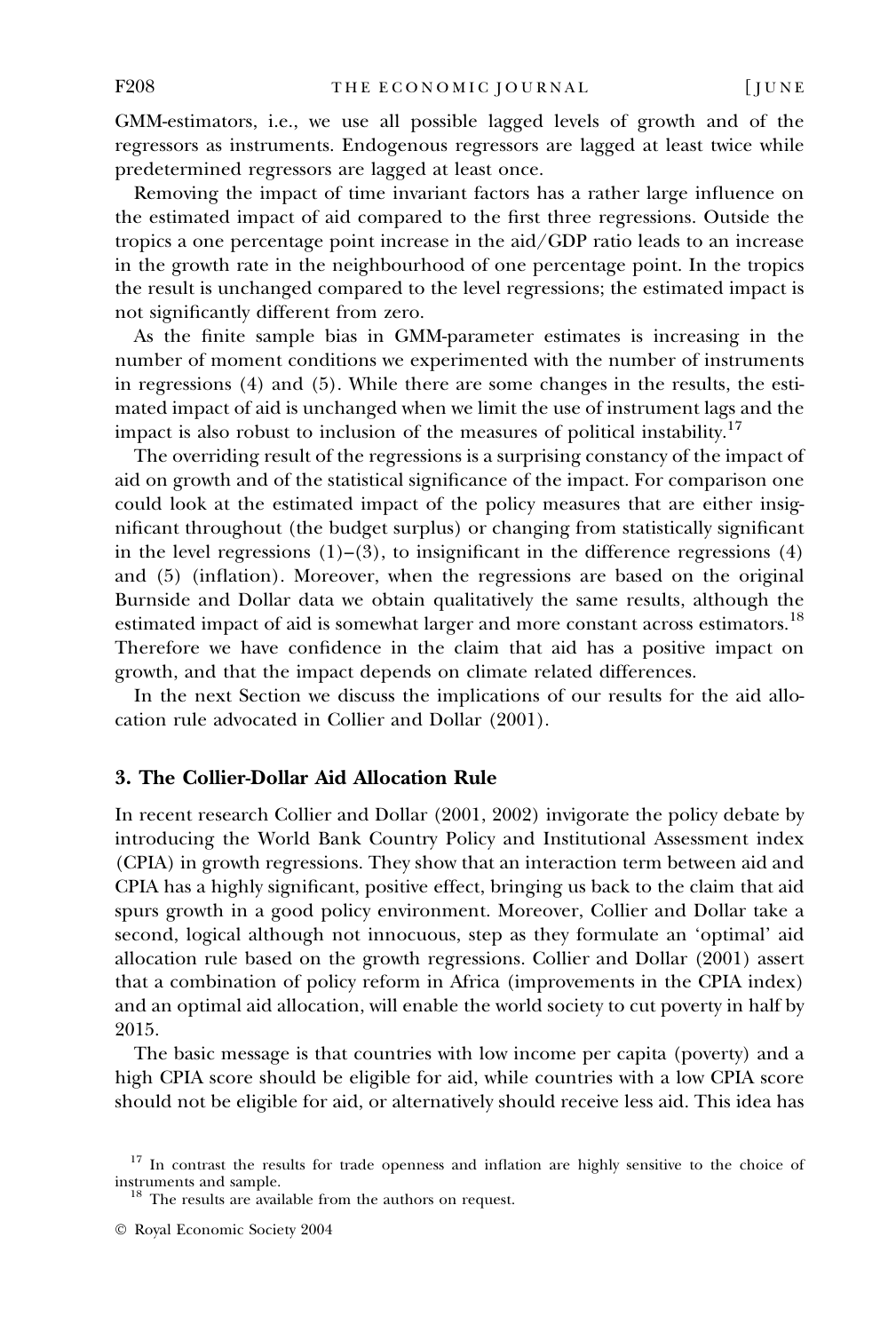been adopted by IDA and the British aid organisation DFID.<sup>19</sup> Hence, in a very short time the Collier-Dollar model has moved from an academic idea (with a strong policy message) to something very concrete in the donor community.

While we have nothing against aid allocation rules as such we question the usefulness of introducing CPIA in growth regressions and we seriously doubt if the CPIA score should have anything to do with the actual aid allocation.

Our concerns regarding the CPIA index are threefold: (i) because of the construction of the CPIA index, there is little to be learned from this index in terms of growth performance in the first place, (ii) the changes in the CPIA index over time may well be 'caused' by the growth performance, in which case CPIA should not be used as an exogenous variable in allocation models, and (iii) the use of the CPIA index in allocation models may lead us to punish countries with unfavourable initial conditions instead of helping them, because we confuse climate related problems with poor CPIA ratings and 'unwillingness to reform'. In what follows we will elaborate on each of these objections.

In terms of using the CPIA in growth (and poverty) regressions we find that the lessons to be learnt from the positive interaction term between aid and CPIA are in reality hard to pinpoint. The strength of the original Burnside and Dollar hypothesis was the claim that a small set of policies could be singled out as crucial. The CPIA index, on the other hand, assesses the quality of a country's present policy and institutional framework in 20 different dimensions.<sup>20</sup> Thus, in terms of drawing-up clear-cut recommendations for policy makers on how to enhance the effectiveness of aid, the analysis is not particularly helpful. Trade-offs between elements of the index are bound to arise in practice. For example, placing greater emphasis on budget balance (a component of 'Economic Management') could conceivably be in conflict with improving access to health care, education etc. (the component 'Building Human Resources' which belongs to the general group of 'Policies for Social Inclusion/Equity'). In particular, it might very possibly lower the 'pro-poor expenditure index' shown to be poverty-reducing by Mosley et al. (2004).

Our second concern is endogeneity. As already mentioned there is ample evidence, that policies and growth are jointly endogenous variables. For example, Clague et al. (1996) and Mauro (1995) argue that good economic performance increases institutional efficiency. In relation to the CPIA index it is more interesting that Mauro goes on to highlight that using expert evaluations may be problematic, the argument being that an evaluator is likely to conclude that a particular set of institutions is good if the country in question is growing rapidly.

Unfortunately, it is currently impossible to investigate directly whether endogeneity of the CPIA index is an issue, as the data are not in the public domain. However, indirect evidence does shed light on what further analyses are likely to find.

<sup>&</sup>lt;sup>19</sup> See the World Bank homepage and Dyer *et al.* (2003). <sup>20</sup> These 20 items are assessed by World Bank experts on a scale from 1 to 6 (measuring 'unsatisfactory for an extended period' to 'good for an extended period'). Each item has a 5% weight in the overall rating. The items are grouped into four categories: 'Economic Management', 'Structural Policies', 'Policies for Social Inclusion/Equity' and 'Public Sector Management and Institutions'.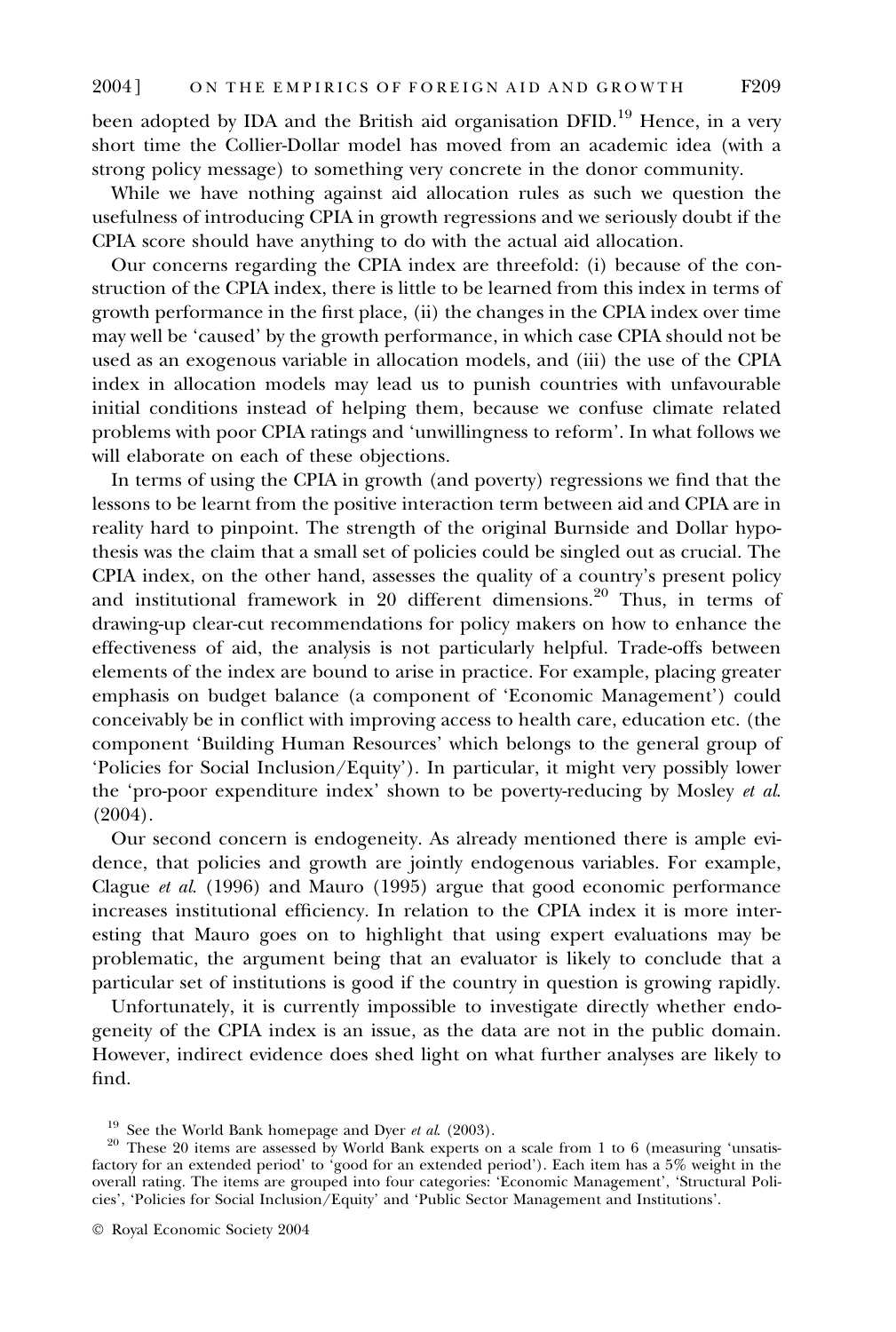We obtained data on CPIA in 1999 and 2001 from News and Notices for IMF and World Bank Watchers, Vol. 2, No. 3, 2000 and No. 6, 2002. Even though this is not exactly the World Bank CPIA data, it would appear to be capable of providing a pretty good indication of the concordance between the CPIA and publicly available data.

In Table 4, we report regressions of the CPIA rating in 2001 using the rating in 1999 and the growth rate in real GDP per capita from 1999 to 2000 as regressors.<sup>21</sup> We expect the ratings to be very persistent; as policies and institutions are persistent. Therefore we find it all the more interesting that the growth rate in GDP in a single year is able to improve a forecast of the ratings for 2001 when we control for the ratings in 1999. Moreover, the rate of growth seems to have explanatory power and approximately the same impact on all four sub-groups of the overall index.

Needless to say, the findings of Granger causality in Table 4 are only indicative. However, they are supported by the study by Chong and Calderon (2000) in which it is shown that changes in the ICRG index are Granger caused by economic growth. This result is relevant in the present context because there is a significant positive correlation between the ICRG index and our data for CPIA index.

To be sure, these insights do not *per se* invalidate the regression results in Collier and Dollar (2001, 2002). However, they do justify a certain amount of scepticism regarding the policy relevance and appropriateness of using these regressions in counter-factual scenarios such as re-allocation of aid based on good CPIA ratings. If the CPIA index is Granger-caused by growth it should not be used as an exogenous variable in forecasts and policy simulations. This rather obvious, and well known, result is unfortunately not discussed neither in Collier and Dollar (2001, 2002) nor in the documents by IDA and DFID.

Our third concern is in our view the most serious problem with the Collier-Dollar allocation rule. In essence it amounts to a simple identification problem but it has far reaching consequences for the optimality of the allocation rule.

Table 5 reports the rank correlations between the CPIA index and each of its sub-groups in 2001 with the fraction of land in the tropics – the variable we used in the growth regressions in the previous Section. As seen, there is a very high probability that a country having a low CPIA score is in the tropical region. Hence,

|                     | Overall Index | Economic<br>Management | Structural<br>Policies | Social<br>Inclusion | Public sector<br>Management |
|---------------------|---------------|------------------------|------------------------|---------------------|-----------------------------|
| CPIA rating in 1999 | 0.80          | 0.70                   | 0.79                   | 0.81                | 0.77                        |
|                     | (11.95)       | (8.01)                 | (12.36)                | (12.77)             | (10.89)                     |
| Growth rate 1999–00 | 0.05          | 0.05                   | 0.07                   | 0.03                | 0.05                        |
|                     | (2.78)        | (3.09)                 | (3.76)                 | (1.81)              | (2.82)                      |

Table 4 Forecasting the CPIA Ratings in 2001

Notes: The dependent variable is the CPIA rating in 2001 for 67 countries. Robust t-statistics in parentheses. The CPIA ratings are obtained from News and Notices for IMF and World Bank Watchers, Vol. 2., No. 3, 2000 for the 1999 ratings and No. 6, 2002 for the 2001 ratings.

<sup>21</sup> The growth rate is calculated from the PPP-adjusted real GDP per capita available from the WDI 2002 CD-ROM.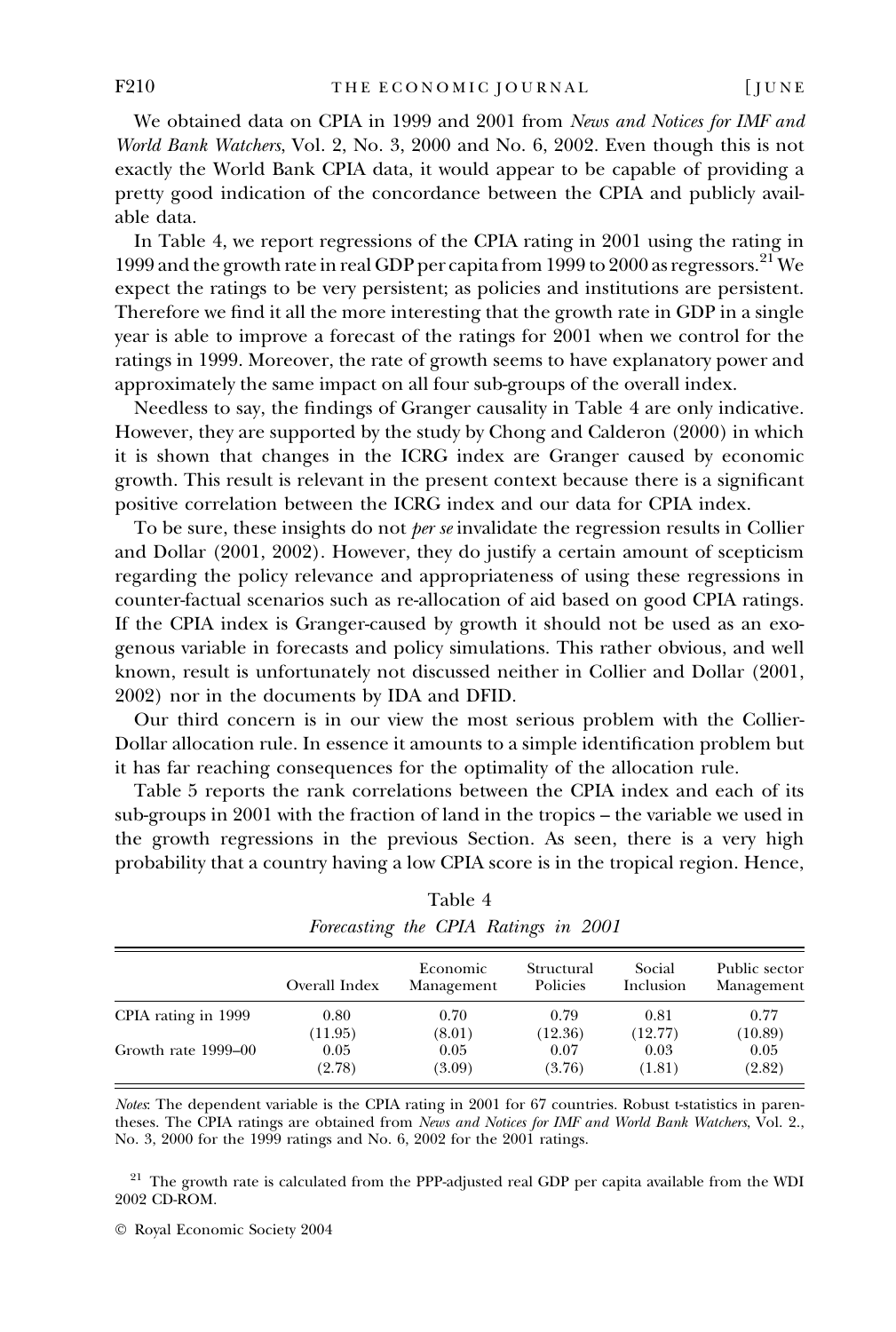### Table 5

|                             | Overall Index | Economic<br>Management | Structural<br>Policies | Social<br>Inclusion | Public sector<br>Management |
|-----------------------------|---------------|------------------------|------------------------|---------------------|-----------------------------|
| Fraction of land in tropics | $-0.37$       | $-0.40$                | $-0.21$                | $-0.38$             | $-0.14$                     |
|                             | [0.00]        | [0.00]                 | [0.11]                 | [0.00]              | [0.25]                      |

Rank Correlations Between the Fraction of Land in the Tropics and the CPIA Index in 2001

Notes: Spearman rank correlations with  $p$ -values for test of independence in brackets. The correlations are based on 61 observations. The CPIA gradings for 2001 are obtained from News and Notices for IMF and World Bank Watchers, Vol. 2, No. 6, Spring 2002.

the positive interaction between aid and CPIA obtained in Collier and Dollar (2001, 2002), may well be caused by the low impact of aid in the tropical region.

If one accepts that the impact of climate on growth is (mainly) through institutions, then we are just stating that Collier and Dollar should instrument the CPIA index in the growth regressions, and we have shown that the fraction of land in the tropics is in all likelihood a good instrument.

However, when the CPIA ratings are used in 'optimal' allocation models, then there is a considerable risk that we punish countries with climate related problems when we 'support the good performers' (high CPIA) to maximise the global economic growth rate.

Hence, ultimately the core question may boil down to this: should we stop giving aid to countries in the tropics? Undoubtedly, these are countries which have displayed dismal growth performance in the last several decades, and in addition, aid seems to have been far less effective in such regions. Certainly, if the Collier-Dollar allocation rule is used indiscriminately, this will be the result.

## 4. Conclusion

The need for growth and development is as great as ever if we are to come even close to the United Nations target of halving world poverty by 2015. The central message of the present paper is that aid can play a conducive role in reaching such a target. Our results show that, in many countries, aid has had a significant positive impact on productivity. At the same time it should be recognised that aid is not a panacea for poverty reduction. Ultimately, aid in itself will not ensure convergence but it can stimulate the process. These conclusions are, we believe, commonly accepted among academics working on the topic.

At this stage the key question to be settled is why aid works so much better in some countries compared with others. While we find the evidence in favour of a strong interaction between policy and aid weak, our empirical work reveal a disturbing and rather robust pattern: Over the last thirty years, aid seems to have been far less effective in tropical areas. It is very hard to believe that aid, inherently, should be less potent in the tropics. Hence the explanation is likely to be found elsewhere. Perhaps tropical areas have particular needs in ways of foreign assistance; needs which may not so far have been met to a sufficient extent? Accounting for the nature of the interaction between climate and aid seems to be a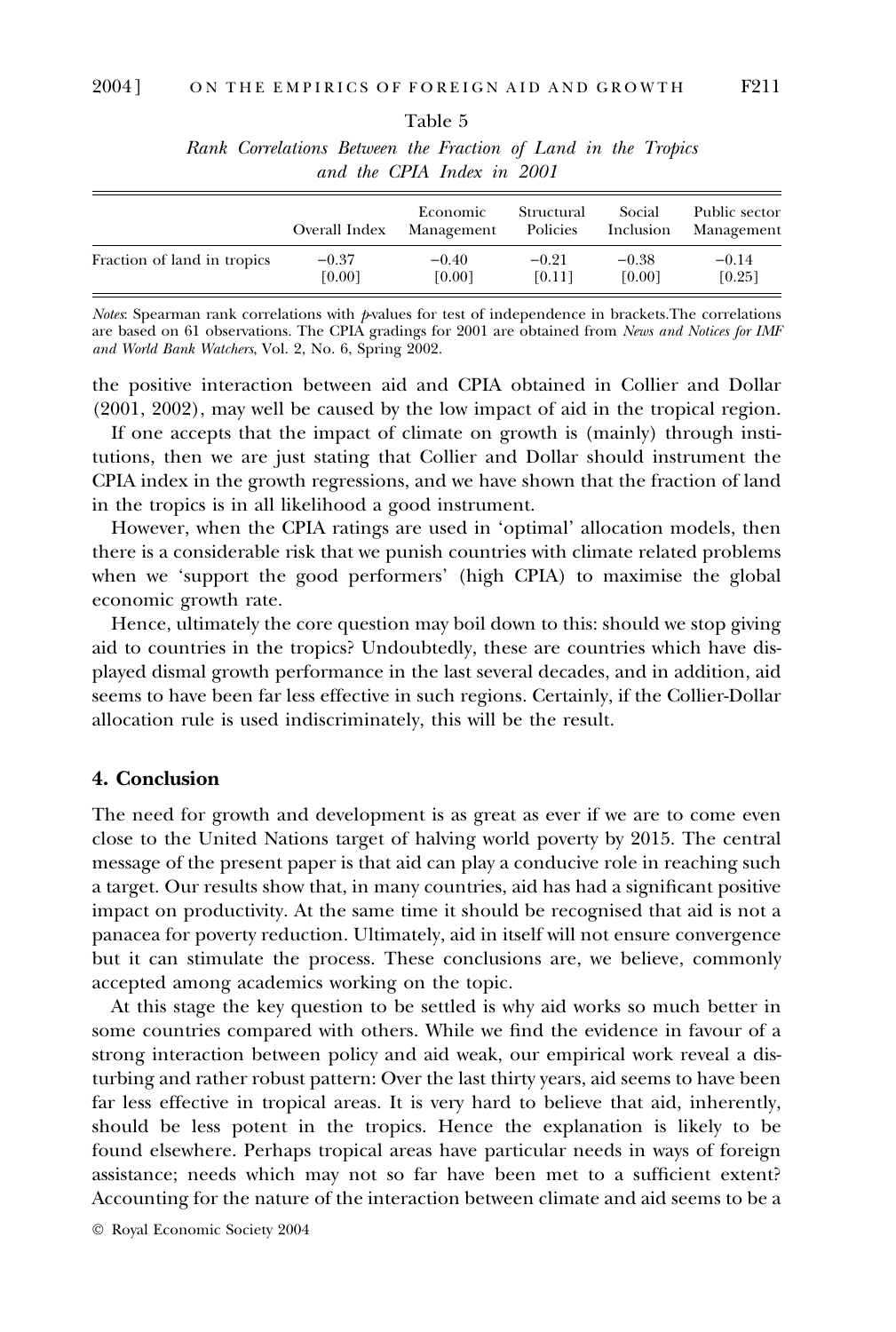worthwhile topic for future research. Such investigations would surely have to move beyond the reduced-form aid regressions, which so far has dominated the scene. Disentangling the channels through which aid matters for productivity seems to be a crucial research topic at this stage.

University of Copenhagen and EPRU University of Copenhagen and DERG

## Appendix

## A. Details of the Theoretical Model

The law of motion for capital per worker can be written

$$
k_{t+1} = \frac{s[w(k_t), r(k_{t+1}); z]}{1+n}, \ k_0 \text{ given.}
$$

From Lemma 1 in Galor and Ryder (1989) it follows that given  $k_t > 0$  there exists a unique  $k_{t+1} > 0$  that is a self-fulfilling expectation, since  $s_{r_{t+1}} > 0$  for all  $r_{t+1}$ . This is straight forward to check, using (2). By implication there exists a single-valued function  $\phi$  such that we can express the law of motion for capital:  $k_{t+1} = \phi(k_t)$ . Moreover, note that  $\phi(0) = \bar{k} > 0$ , where

$$
\bar{k}: \bar{k} - \frac{\sigma}{1+n} \left[1 - \left(\frac{\pi^o}{\pi^v}\right) \frac{1+\rho}{1+r(\bar{k})}\right] \pi^y x = 0.
$$

Next, observe that

$$
\frac{\partial k_{t+1}}{\partial k_t} = \frac{\frac{\sigma}{(1+n)} w'(k_t)}{1 - \frac{\sigma}{1+n} \frac{\pi^o}{\pi^v} \frac{(1+\rho) r'(k_{t+1})}{[1+r(k_{t+1})]^2} \pi^y x} > 0 \ \forall k,
$$

since  $w'(k) > 0$  and  $r'(k) < 0$ . Thus  $\phi'(k_1) > 0 \ \forall k$ .

The second derivative  $\phi''(k_i)$  is in general ambigious – it depends on the third derivative of the underlying production function – hence multiple equilibria cannot be ruled out a priori. However, assuming  $\phi''(k_i) < 0$  for all k, and in light of the fact that  $s(k_i, k_{i+1}; z)$  is bounded from above, we way conclude that a steady state exists, is unique, and fulfills:

$$
k^* = \frac{\sigma}{1+n} \left\{ w(k^*) + \left[ 1 - \left( \frac{\pi^o}{\pi^v} \right) \frac{1+\rho}{1+r(k^*)} \right] \pi^y x \right\}.
$$

Finally, to show that the sign of  $\left[1 - \left(\frac{\pi^0}{\pi^y}\right)\right]$  $\left[\frac{1+r}{1+r(k*)}\right]$  determines whether aid is effective or not, we start by noting that

$$
\frac{\partial k^*}{\partial x} = \frac{\frac{\sigma}{1+n} \left[1 - \left(\frac{\pi^o}{\pi^y}\right) \frac{1+\rho}{1+r(k^*)}\right] \pi^y}{1 - \frac{\sigma}{1+n} \left[w'(k^*) + \left(\frac{\pi^o}{\pi^y}\right) \frac{(1+\rho)r'(k^*)}{1+r(k^*)}\pi^y x\right]}.
$$

Evaluated near steady state the denominator is unambigiously positive. This follows from the fact that

$$
\frac{\partial k_{t+1}}{\partial k_t}_{|k_{t+1}=k_t=k^*}<1,
$$

which implies that the following holds near steady state: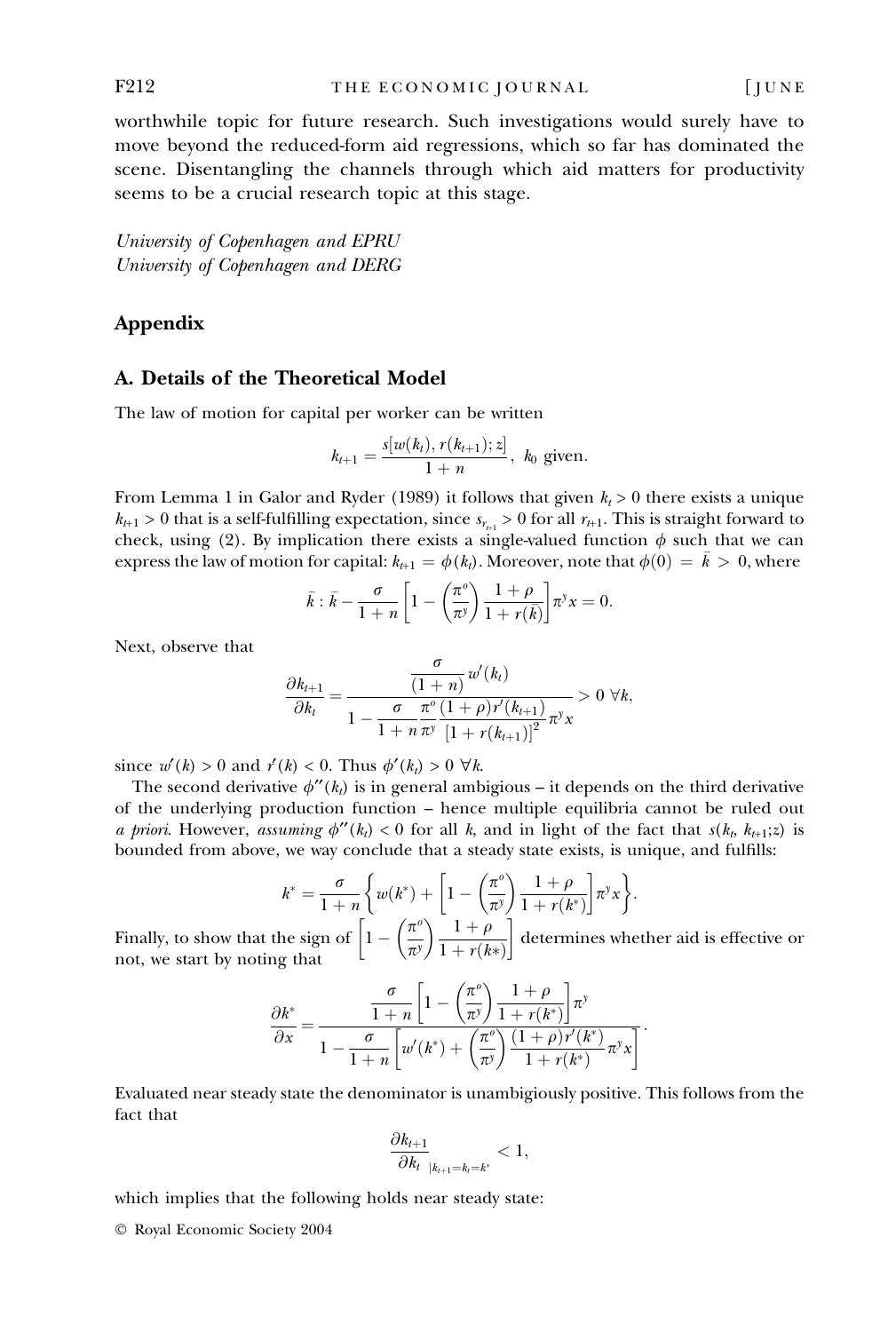$$
\frac{\sigma}{1+n}w'(k^*) < 1 - \frac{\sigma}{1+n} \frac{\pi^o}{\pi^v} \frac{(1+\rho)r'(k^*)}{\left[1+r(k^*)\right]^2} \pi^y x
$$
  

$$
\updownarrow
$$

$$
1 - \frac{\sigma}{1+n} w'(k^*) - \frac{\sigma}{1+n} \frac{\pi^o (1+\rho) r'(k^*)}{[1+r(k^*)]^2} \pi^y x > 0.
$$
  
Hence, sign $\left(\frac{\partial k^*}{\partial x}\right) = \text{sign}\left[1 - \left(\frac{\pi^o}{\pi^y}\right) \frac{1+\rho}{1+r(k^*)}\right].$ 

## B. The Time Averaged System of Equations

### B.1. The Growth Equation

The growth equation (6a) is an autoregressive distributed lags model for the log of income per capita. For ease of notation we gather the time varying regressors in  $w_{ii} = [x_{ii}, a_{ii}, b_{ii}]$ and stack  $\beta_1(L)$ ,  $\theta_{12}(L)$  and  $\theta_{13}(L)$  in  $B(L)$ , where we let m denote the maximum power of the lag polynomial. Defining  $\rho = 1 - \theta_{11}$ , we can write the growth equation as

$$
y_{it} = \mathbf{z}_i \mathbf{z}_1 + \mathbf{w}_{it} B(L) + \rho y_{it-1} + \varepsilon_{it}^g.
$$
 (10)

Using the decomposition

$$
\mathbf{w}_{it}B(\mathbf{L}) = \mathbf{w}_{it}B + \Delta \mathbf{w}_{it}B^*(\mathbf{L})
$$

where  $\Delta = 1 - L$  is the difference operator and  $B = B(1) = \sum_{j=1}^{m} B_j$ ,  $B_k^* = -\sum_{s=k+1}^{m} B_s$ ,  $k = 0,..., m - 1$ , we can reformulate the growth equation and gather the total impact  $(B(1))$ in a single parameter matrix

$$
y_{it} = \mathbf{z}_i \mathbf{z}_1 + \mathbf{w}_{it} B + \Delta \mathbf{w}_{it} B^*(\mathbf{L}) + \rho y_{it-1} + \varepsilon_{it}^g.
$$
 (11)

The moving average representation for  $y_{iT}$  conditional on  $y_{i0}$  (initial income per capita) can now be given as

$$
y_{iT} = \mathbf{z}_i \mathbf{\alpha}_1 \tilde{\psi} + \rho^T y_{i0} + \sum_{s=0}^{T-1} \rho^s [\mathbf{w}_{iT-s} B + \Delta \mathbf{w}_{iT-s} B^*(\mathbf{L}) + \varepsilon_{iT-s}^g],
$$
\n(12)

where  $\tilde{\psi} = (1 - \rho^T)/(1 - \rho)$ .

Let  $\psi = (1 - \frac{\mu}{\mu})/(1 - \frac{\mu}{\mu})$ .<br>Let the averages of w<sub>it</sub> and  $\varepsilon_{it}^{g}$  over the T periods be  $w_{it} = \frac{1}{T}$  $\frac{T}{\sqrt{2}}$  $t=1$  $\mathbf{w}_{it},\,\varepsilon_{it}^{g}\,=\,\frac{1}{T}$  $\frac{T}{\sqrt{2}}$  $t=1$  $\varepsilon_{it}^g$ . Add and subtract these averages

$$
y_{iT} = \mathbf{z}_i \mathbf{\alpha}_1 \tilde{\psi} + \mathbf{w}_{i\tau} B \tilde{\psi} + \rho^T y_{i0} + \varepsilon_{i\tau}^g \tilde{\psi}
$$
  
+ 
$$
\sum_{s=0}^{T-1} \rho^s \left[ (\mathbf{w}_{iT-s} - \mathbf{w}_{i\tau}) B + (\varepsilon_{iT-s}^g - \varepsilon_{i\tau}^g) + \Delta \mathbf{w}_{iT-s} B^*(\mathbf{L}) \right].
$$
 (13)

Subtract  $y_{i0}$  from both sides and divide by T to get the (log approximation of) the average nnual growth rate in GDP per capita over the period  $t = 1,..., T$ ;  $g_{i\tau} = \frac{1}{T}(y_{iT} - y_{i0})$ , then

$$
g_{i\tau} = \mathbf{z}_i \mathbf{z}_1 \psi + \mathbf{w}_{i\tau} B \psi - \psi \theta_{11} y_{i0} + \varepsilon_{i\tau}^g \psi + v_{i\tau}^g,
$$
(14)

where

$$
\psi = \frac{1}{T} \frac{1 - \rho^T}{1 - \rho} = \frac{1}{T} \frac{1 - (1 - \theta_{11}^T)}{\theta_{11}}
$$

and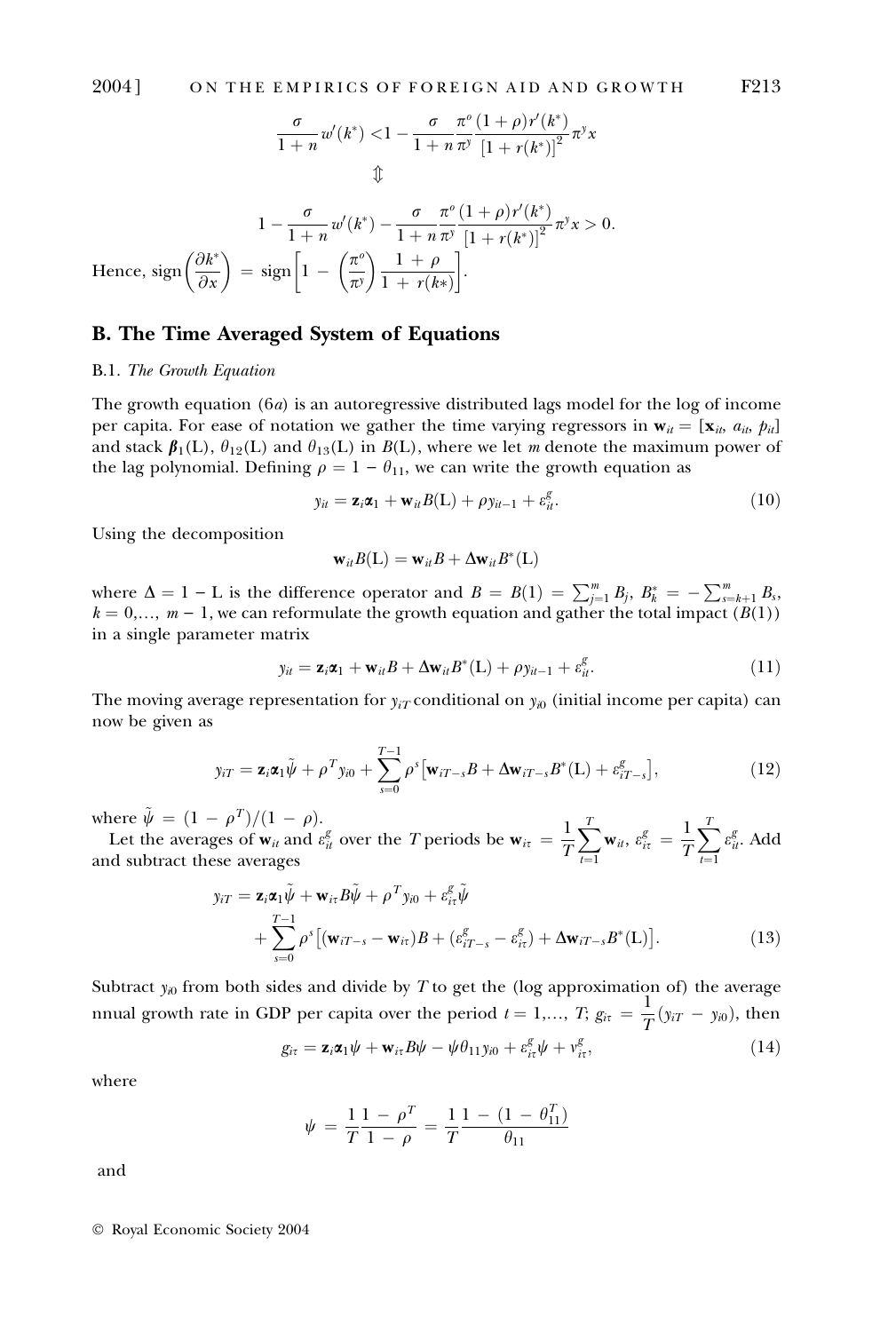$$
v_{it}^{g} = \frac{1}{T} \sum_{s=0}^{T-1} \rho^{s} \left[ (\mathbf{w}_{iT-s} - \mathbf{w}_{it}) B + (\varepsilon_{iT-s}^{g} - \varepsilon_{it}^{g}) + \Delta \mathbf{w}_{iT-s} B^{*}(\mathbf{L}) \right]
$$
(15)

is the time-average error in the growth equation.

Inserting the definition of  $w_{it}$  in (14) we obtain (7*a*).

#### B.2. The Equations for Aid and Policy

The equations for aid and policy have similar mathematical structures. Therefore it suffices to show the time-aggregation for one of the equations. Here, it is the aid allocation equation.

Let  $\mathbf{v}_{ii} = [\mathbf{x}_{2ii}, p_{ii}]$  and stack  $\beta_2(L)$  and  $\theta_{23}(L)$  in  $C(L)$ , which we assume is a *m*-th order polynomial. Using the same decomposition in levels and changes for  $\mathbf{v}_{ii}$  as the one used for  $w_{ip}$  the aid allocation equation can be written

$$
a_{it} = \mathbf{z}_{2i}\mathbf{z}_2 + \mathbf{v}_{it}C + \Delta\mathbf{v}_{it}C^*(\mathbf{L}) - \theta_{21}y_{it-1} + \varepsilon_{it}^a.
$$
 (16)

Averaging over  $T$  years, we have

$$
a_{i\tau} = \mathbf{z}_{2i}\mathbf{z}_2 + \mathbf{v}_{i\tau}C + \varepsilon_{i\tau}^a + \frac{1}{T}\sum_{t=1}^T[\Delta\mathbf{v}_{it}C^*(\mathbf{L}) - \theta_{21}\mathbf{y}_{it-1}].
$$
\n(17)

The average of lagged income per capita can be reformulated as

$$
\frac{1}{T} \sum_{t=1}^{T} y_{it-1} = \frac{1}{T} \sum_{t=1}^{T-1} \Delta y_{it} + \frac{1}{T} \sum_{t=2}^{T} (T-t) \Delta y_{it-1} + y_{i0}
$$
\n
$$
= g_{it} - \frac{1}{T} \Delta y_{iT} + \frac{1}{T} \sum_{t=1}^{T-1} (T-t-1) \Delta y_{it} + y_{i0}
$$
\n
$$
= \frac{1}{2} (T-1) g_{it} + \frac{1}{T} \sum_{t=1}^{T-1} (T-t-1) (g_{it} - g_{it}) + y_{i0}
$$

where  $g_{it} = \frac{1}{T} (y_{iT} - y_{i0})$  and  $g_{it} = (y_{it} - y_{it-1})$ .<br>The average of the annual changes in  $\mathbf{v}_{it}$  can be given as

$$
\frac{1}{T} \sum_{t=1}^{T} \Delta \mathbf{v}_{it} C^{*}(\mathbf{L}) = \sum_{s=0}^{m-1} \frac{1}{T} \Delta_{T} \mathbf{v}_{iT-s} C_{s}^{*}
$$
(18)

where  $\Delta_T = 1 - L^T$  such that  $\frac{1}{T}$  $\frac{1}{T} \Delta \mathbf{v}_{iT-s}$  is the average annual change in  $\mathbf{v}_i$  from year  $-s$  to  $T - s$ .

Using these results the aid allocation equation averaged over  $T$  years becomes

$$
a_{i\tau} = \mathbf{z}_{2i}\mathbf{z}_2 + \mathbf{v}_{i\tau}C + -\theta_{21}\frac{1}{2}(T-1)g_{i\tau} - \theta_{21}y_{i0} + \varepsilon_{i\tau}^a + v_{i\tau}^a
$$
(19)

with

$$
v_{it}^{a} = \frac{1}{T} \sum_{t=1}^{T-1} (T - t - 1)(g_{it} - g_{it}) + \sum_{s=0}^{m-1} \frac{1}{T} \Delta_{T} \mathbf{v}_{iT-s} C_{s}^{*}.
$$
 (20)

Inserting the definition of  $v_{it}$  in (19) results in (7b) in the text.

The time-averaged equation for policy follows directly.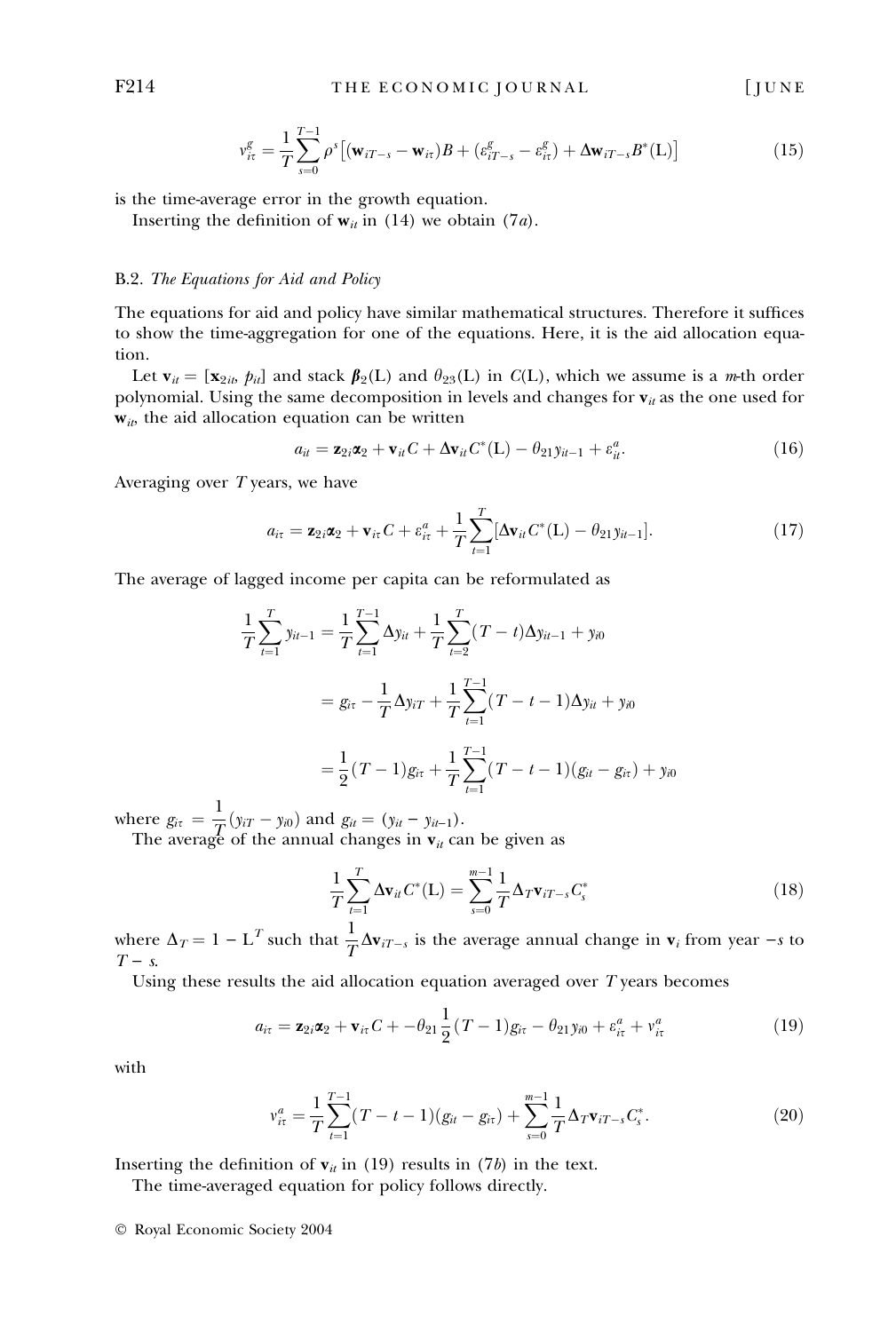## References

- Acemoglu, D., Johnson, S. and Robinson, J. A. (2001). 'The colonial origins of comparative development: an empirical investigation', American Economic Review, vol. 91, pp. 1369–401.
- Acemoglu, D., Johnson, S., Robinson, J. A. and Thaicharoen, Y. (2003). 'Institutional causes, macroeconomic symptoms: volatility, crises and growth', Journal of Monetary Economics, vol. 50, pp. 49–123.
- Alesina, A. and Dollar, D. (2000). 'Who gives foreign aid to whom and why?', Journal of Economic Growth, vol. 5, pp. 33–63.
- Arellano, M. and Bond, S. R. (1991). 'Some tests of specification for panel data: Monte Carlo evidence and an application to employment equations', Review of Economic Studies, vol. 58, pp. 277–97.
- Berthélemy, J.-C. and Tichit, A. (2002). 'Bilateral donors' aid allocation decisions. A three-dimensional panel analysis', WIDER Discussion paper No. 2002/123.
- Blanchard, O. and Fischer, S. (1989). Lectures on Macroeconomics, Cambridge MA: MIT Press.
- Bloom, D. and Sachs, J. D. (1998). 'Geography, demography and economic growth in Africa', Brookings Papers on Economic Activity, vol. 2, pp. 207–73.
- Blundell, R. W. and Bond, S. R. (1998). 'Initial conditions and moment restrictions in dynamic panel data models', Journal of Econometrics, vol. 87, pp. 115–43.
- Boone, P. (1996). 'Politics and the effectiveness of foreign aid', European Economic Review, vol. 40, pp. 289–329.
- Burnside, C. and Dollar, D. (1997). 'Aid, policies and growth', Policy Research Working Paper 1777, The World Bank, Development Research Group, Washington, DC.
- Burnside, C. and Dollar, D. (2000). 'Aid, policies, and growth', American Economic Review, vol. 90, pp. 847–68.
- Chang, C. C., Fernandez-Arias, E. and Servén, L. (1998). 'Measuring aid flows: a new approach', Working paper, The World Bank.
- Chenery, H. B. and Strout, A. M. (1966). 'Foreign assistance and economic development', American Economic Review, vol. 56, pp. 679–733.
- Chong, A. and Calderón, C. (2000). 'Causality and feedback between institutional measures and economic growth', Economics and Politics, vol. 12, pp. 69–81.
- Clague, C., Keefer, P., Knack, S. and Olson, M. (1996). 'Property and contract rights in autocracies and democracies', Journal of Economic Growth, vol. 1, pp. 243–76.
- Collier, P. and Dollar, D. (2001). 'Can the world cut poverty in half? How policy reform and effective aid can meet international development goals', World Development, vol. 29, pp. 1787–802.
- Collier, P. and Dollar, D. (2002). 'Aid allocation and poverty reduction', European Economic Review, vol. 45, pp. 1470–500.
- Collier, P. and Dehn, J. (2001). 'Aid, shocks and growth', World Bank Working Paper 2688, The World Bank, Washington, DC.
- Dalgaard, C.-J. and Hansen, H. (2001). 'On aid, growth and good policies', Journal of Development Studies, vol. 37, pp. 17–41.
- Diamond, P. (1965). 'National debt in a neoclassical growth model', American Economic Review, vol. 55, pp. 1126–50.
- Doornik, J. A., Arellano, M. and Bond, S. R. (2001). 'Panel data estimation using DPD for Ox', mimeo, Nuffield College, Oxford.
- Dudley, L. and Montmarquette, C. (1976). 'A model of the supply of bilateral foreign aid', American Economic Review, vol. 66, pp. 132–42.
- Dyer, N. et al. (2003). 'Strategic review of resource allocation priorities', Discussion Paper (January), DFID, London.
- Easterly, W. and Levine, R. (2003). 'Tropics, germs, and crops: how endowments influence economic development', Journal of Monetary Economics, vol. 50, pp. 3–39.
- Easterly, W., Levine, R. and Roodman, D. (2003). 'New data, new doubts: revisiting ''Aid, Policies, and Growth''', American Economic Review, (forthcoming).
- Gallup, J. L., Sachs, J. D. and Mellinger, A. (1999). 'Geography and economic development', in (B. Pleskovic and J. E. Stiglitz, eds.), Annual World Bank Conference on Development Economics, 1998 Proceedings, pp. 127-78, Washington DC: World Bank.
- Galor, O. and Ryder, H. E. (1989). 'Existence, uniqueness, and stability of equilibrium in an overlapping-generations model with productive capital', Journal of Economic Theory, vol. 49, pp. 360–75.
- Godfrey, L. G. (1999). 'Instrument relevance in multivariate linear models', Review of Economics and Statistics, vol. 81, pp. 550–2.
- Guillaumont, P. and Chauvet, L. (2001). 'Aid and performance: a reassessment', Journal of Development Studies, vol. 37, pp. 66–92.
- Hall, R. and Jones, C. (1999). 'Why do some countries produce so much more output per worker than others?', Quarterly Journal of Economics, vol. 114, pp. 83–116.